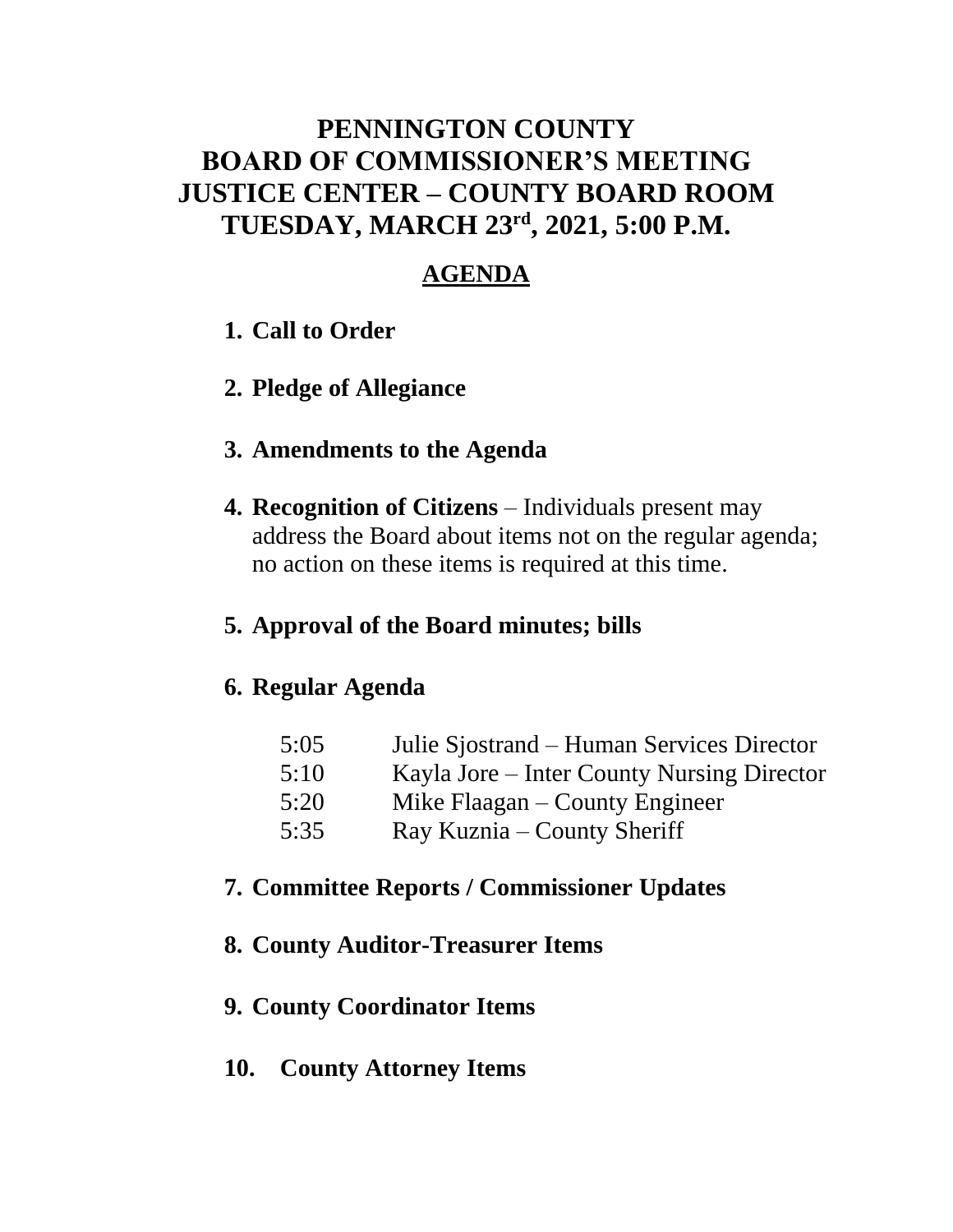### **11. Adjournment**

**(This agenda is subject to change)**

**Reminder: The Public Hearing for the partial abandonment of JD#25-3 will be held at 4:30 p.m. in the County Board room and via Zoom.**

**Note: Due to COVID-19 and social distancing, ZOOM meeting invites will be sent to those on the agenda and the agenda email list.**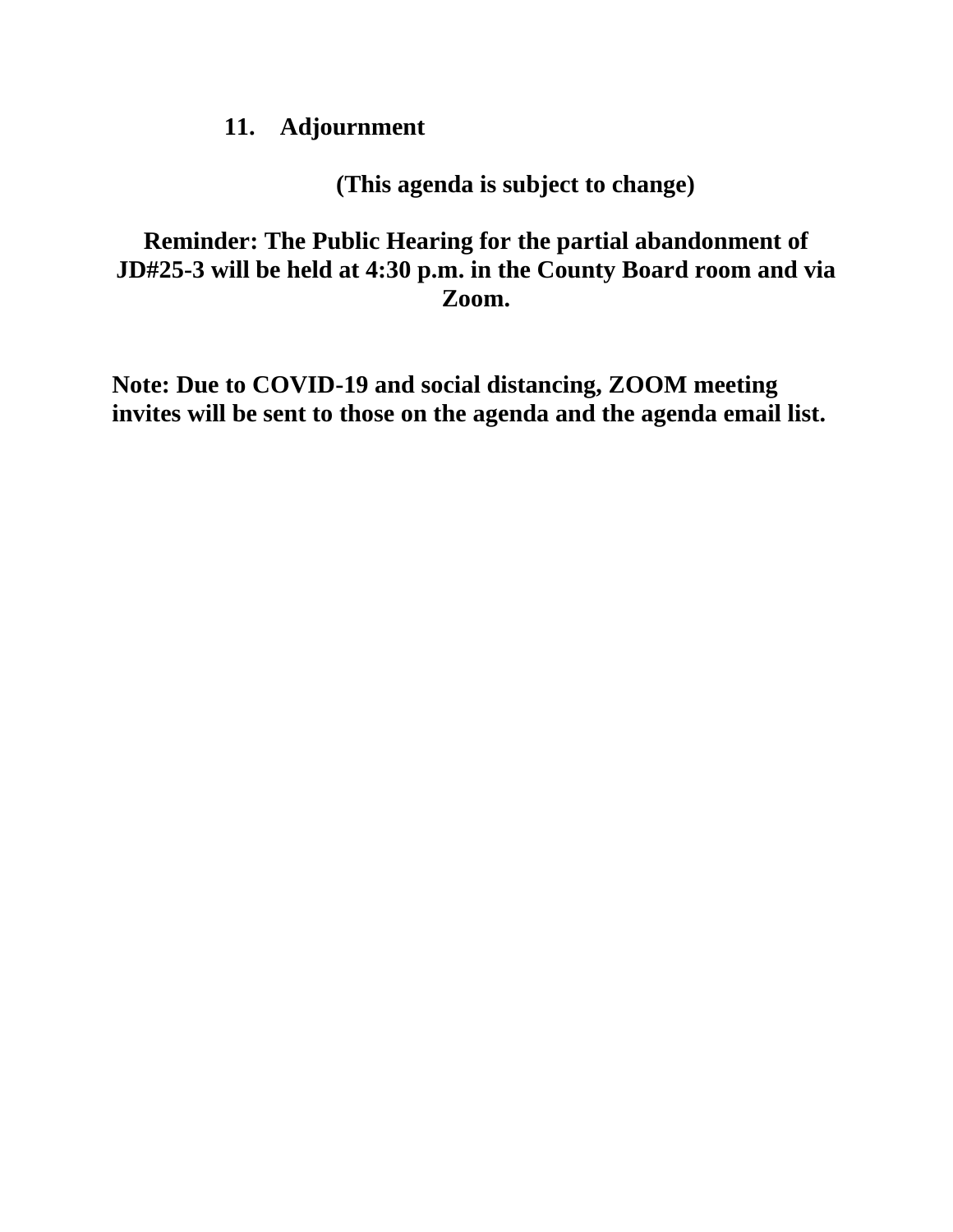#### PENNINGTON COUNTY HUMAN SERVICES

#### HUMAN SERVICE COMMITTEE

#### CONSENT AGENDA

| On a motion by Commissioner | and seconded by                                                                           |
|-----------------------------|-------------------------------------------------------------------------------------------|
| Commissioner                | , The Following recommendations of the                                                    |
|                             | Pennington County Human Service Committee for March 16, 2021 (detailed minutes on record) |
| are hereby adopted:         |                                                                                           |

#### **SECTION A**

- I. To approve the February 16, 2020 Human Service Committee Meeting minutes.
- II. To approve the agency's personnel action as presented.
- III. A. To approve the Dakota Mailing contract as presented.
	- B. To approve the CY 2021 Northwest Continuum of Care membership renewal
	- C. Letter from Jodi Harpstead, Commissioner, Minnesota Department of Human Services regarding perfect performance for Calendar year 2020 financial reporting.

#### SECTION B

I. To approve payment of the Agency's bills.

Aye May Nay Chairperson Date

\_\_\_\_\_\_\_\_\_\_\_\_ \_\_\_\_\_\_\_\_\_\_\_ \_\_\_\_\_\_\_\_\_\_\_\_\_\_\_\_\_\_\_\_\_\_\_\_\_\_\_\_\_\_\_\_\_\_\_\_ \_\_\_\_\_\_\_\_\_\_\_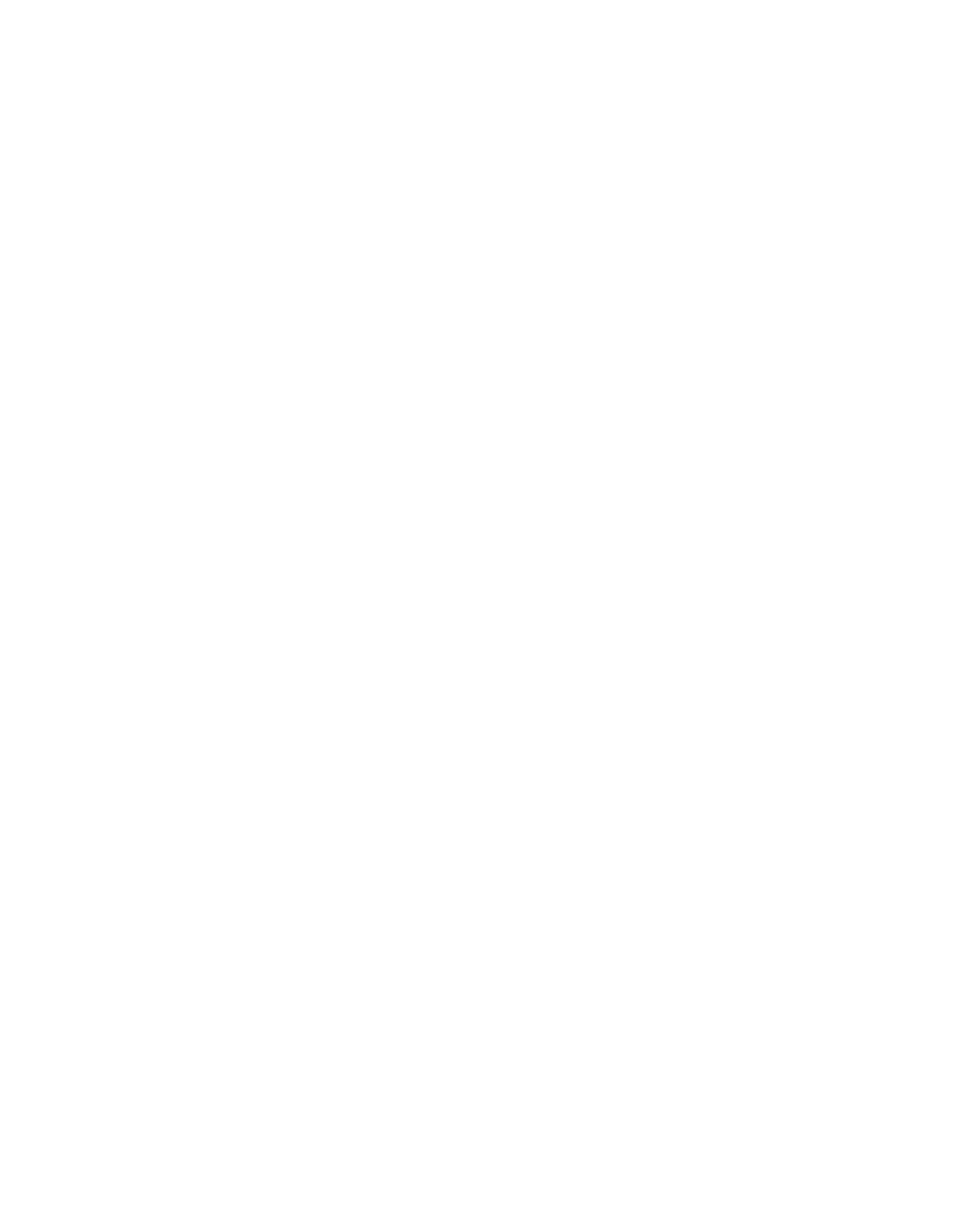#### **OFFICIAL PROCEEDINGS PENNINGTON COUNTY BOARD OF COMMISSIONERS TUESDAY, MARCH 9TH , 2021, 10:00 A.M.**

Pursuant to adjournment, the Pennington County Board of Commissioners met in the Pennington County Justice Center Board Room in Thief River Falls, MN, on Tuesday, March 9<sup>th</sup>, 2021 at 10:00 a.m. Members Present: Darryl Tveitbakk, Seth Nelson, Bruce Lawrence, Neil Peterson, David Sorenson. Members Absent: None.

The meeting was called to order by Chairman Peterson and the Pledge of Allegiance was recited.

Chairman Peterson asked if there were any amendments to the agenda. Emergency Management Director Erik Beitel requested to be added to the agenda. Motioned by Commissioner Tveitbakk, seconded by Commissioner Lawrence, to approve the Board agenda with the additional of EMD Erik Beitel. Motion carried.

Recognition of Citizens: None present

Motioned by Commissioner Sorenson, seconded by Commissioner Nelson, to approve the County Board minutes of February 23rd, 2021 as written. Motion carried.

Motioned by Commissioner Lawrence, seconded by Commissioner Sorenson, to approve the Human Services warrants totaling \$198,107.52, and the following Commissioner warrants, which includes the 2021 appropriation of \$1,000 to the Goodridge Area Historical Society. Motion carried.

| \$87,395.53 |
|-------------|
| \$21,256.31 |
| \$6,136.50  |
|             |

Per diems and meal reimbursements in the amount of \$2,129.50 were also approved.

Bryanna Grefthen, Pennington County Feedlot Officer, presented the 2020 County Feedlot Officer Annual Report. She stated that 44 feedlots are required to register in the county and 5 were inspected in 2020, which is above the 7% minimum required. All 2020 inspection goals were met and two mailings were sent out to feedlot owners during the year. 2021 will be a re-registration year for county feedlots, and there were 41 active at the end of 2020. Ms. Grefthen also discussed the 4.25 performance credits gained during the year. Motioned by Commissioner Lawrence, seconded by Commissioner Sorenson, to approve the 2020 County Feedlot Officer Annual Report and authorize the Chairman to sign the same. Discussion followed with Commissioner Lawrence questioning Ms. Grefthen about the performance credits and any additional funding that may bring in. Motion carried. : None present<br>
ioner Sorenson, seconded by Commissioner Nelson, to approximated<br>
ioner Lawrence, seconded by Commissioner Sorenson, to approximating \$198,107.52, and the following Commissioner warrants<br>
\$1,000 to the Goo

Emergency Management Director Erik Beitel presented an updated from the CARES Grant/COVID-19 grant committee, stating they met many times in February to review and approve grants. \$276,221 was approved for local businesses with grants ranging from \$5,000-\$25,000+. Bars, restaurants and gyms were the major focus for this round of grants, along with a few non-profits that were unable to fundraise.

Mr. Beitel stated that 'Phase 1B' of the COVID-19 vaccinations will start soon.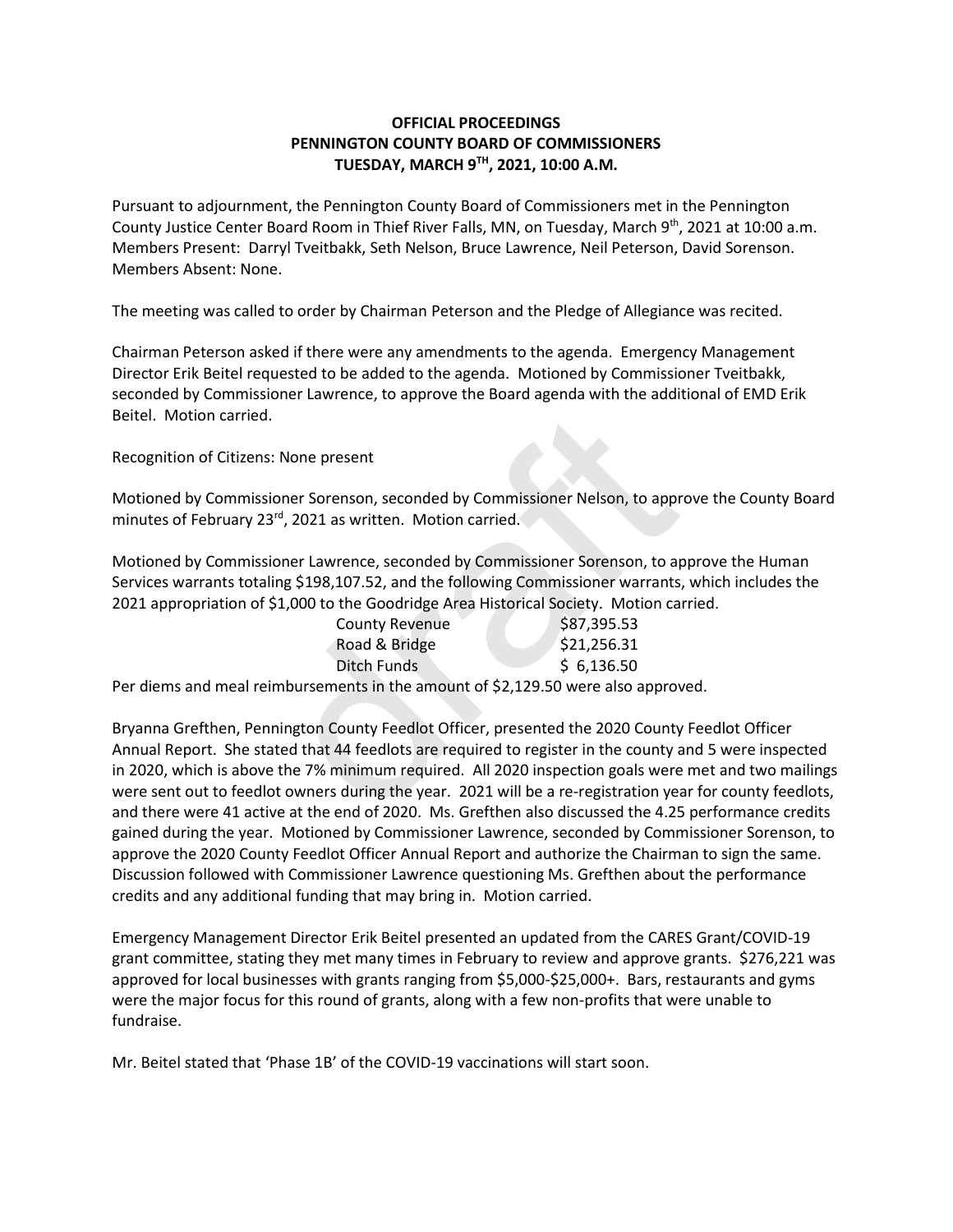County Engineer Mike Flaagan reviewed the bids received for the 2021 supply of culverts, fuel, and bids for equipment rental. Motioned by Commissioner Lawrence, seconded by Commissioner Tveitbakk, to approve the bid for culvert supplies for 2021 as submitted by True North Steel and also the following bids received for equipment rental for the year 2021 and authorize the County Engineer to select from these bidders. Motion carried.

> Anderson Services Beito Repair Hruby Road Service Danni Jarshaw Lunkes, Inc. Nelson Excavating Thygeson Construction Inc. Triple D Construction Weleski Excavating, LLC Wright Construction Inc.

Jeff Olson Construction Olson Construction TRF Inc. (Steve)

Two fuel bids were received with Northdale Oil bidding \$.15 below the posted price and Farmers Union Oil bidding \$.10 below the posted price. Engineer Flaagan stated that they will purchase fuel from both businesses during the year. Motioned by Commissioner Lawrence, seconded by Commissioner Tveitbakk, to approve the bids for fuel supplies for 2021 submitted by Farmers Union Oil and Northdale Oil. Motion carried.

Motioned by Commissioner Lawrence, seconded by Commissioner Tveitbakk, to schedule the Five-Year Road and Bridge Plan Hearing for April 27<sup>th</sup>, 2021 at 4:00 p.m. in the Justice Center Board Room. Motion carried.

Mr. Flaagan discussed an easement near the TRF Regional Airport that must be vacated in order to receive federal funding for construction of the new cargo hangar. A Public Hearing must be scheduled regarding the vacating of this easement. Motioned by Commissioner Tveitbakk, seconded by Commissioner Sorenson, to schedule a Public Hearing regarding the vacating of an easement near the TRF Regional Airport for April 13<sup>th</sup>, 2021 at 9:00 a.m. in the Justice Center Board Room. Motion carried. the posted price. Engineer Flaagan stated that they will pu<br>year. Motioned by Commissioner Lawrence, seconded by C<br>the bids for fuel supplies for 2021 submitted by Farmers Un<br>ioner Lawrence, seconded by Commissioner Tveitb

Engineer Flaagan stated that Highway Department Annual report will be posted on the website soon and it will be presented at the next Board meeting.

Mr. Flaagan stated that Highway Equipment Operator Jared Voecks has been transferred to fill the vacancy created by the retirement of Mark Swanson at the end of February.

Committee Reports / Commissioner Updates:

Commissioner Tveitbakk noted that technical issues still persist in the Board Room with the conferencing capabilities but they are making progress. The system can receive incoming calls but outgoing calls do not work at this time. He expects the issue to be resolved soon.

County Sheriff Ray Kuznia presented the following personnel items:

Part-Time Corrections Officer Robert Haugen tendered his resignation effective March  $1<sup>st</sup>$ , 2021 as he has accepted a Deputy Sheriff position in Polk County. Motioned by Commissioner Lawrence, seconded by Commissioner Nelson, to approve the resignation of Robert Haugen as Part-Time Corrections Officer. Motion carried.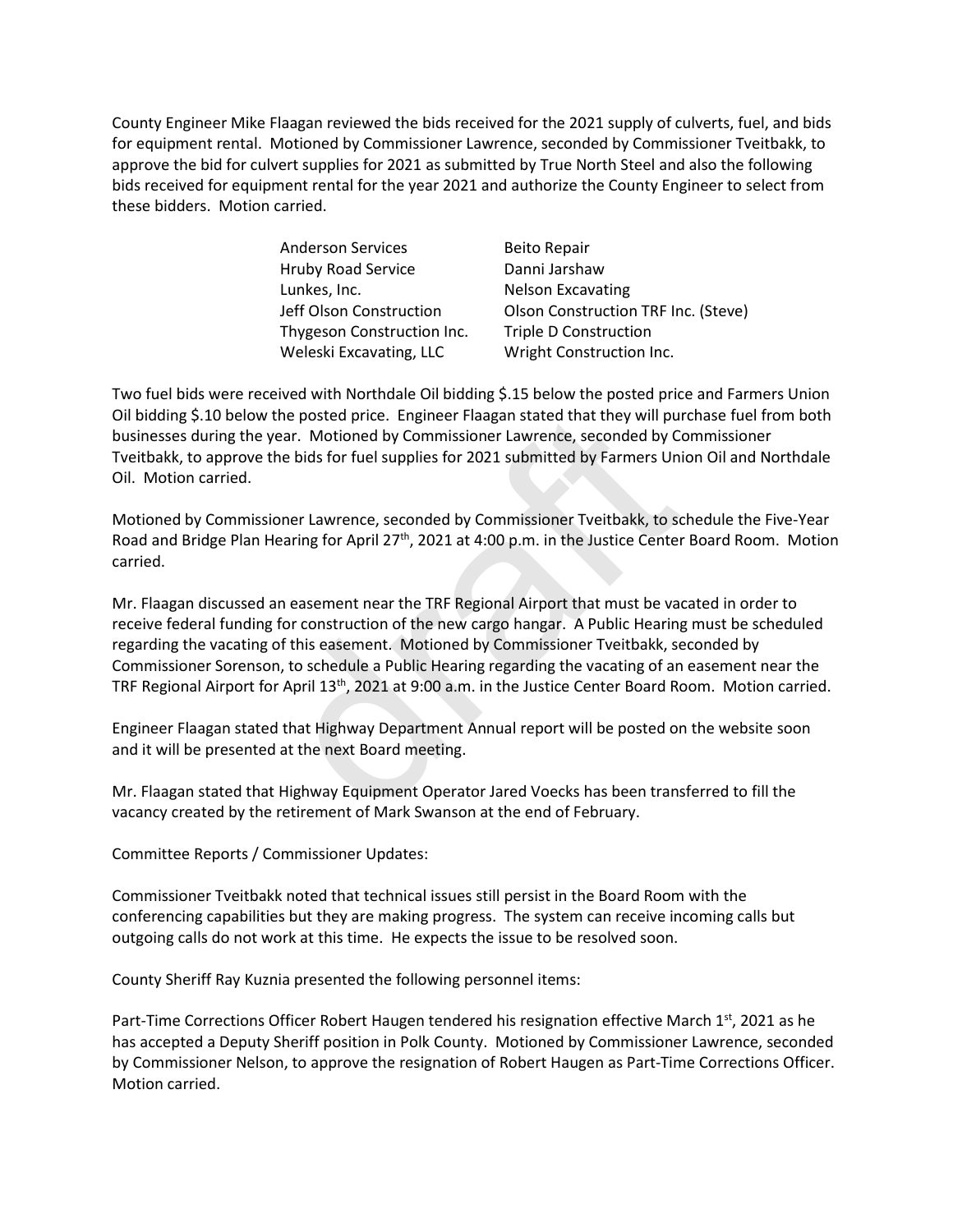Recommendation to transfer Part-Time Corrections Officer Julie Bolduc to Full-Time Corrections Officer effective March 10<sup>th</sup>, 2021. Motioned by Commissioner Lawrence, seconded by Commissioner Sorenson, to approve the transfer of Julie Bolduc to Full-Time Corrections Officer effective March  $10^{\text{th}}$ , 2021. Motion carried.

Commissioner Tveitbakk questioned Mr. Kuznia if conflicts with Line 3 workers in the county has been a problem as some protest groups have said that hundreds of thousands of dollars are being spent here on such conflicts. Sheriff Kuznia said the opposite is true - there have been very few conflicts with Line 3 workers and also that Enbridge Supervisors have asked to be contacted should any issues arise so they can be dealt with internally. Ray noted that the Line 3 seasonal shutdown will occur soon and only a small portion of line workers will remain in the area during that time. He said the majority of Line 3 installation in Pennington County has been completed.

Commissioner Lawrence opened discussion on the CACHE radio system, which is a mobile system housed here in the County, funded by the State, and mainly used by law enforcement in NW MN. It was noted that some of the radios need to be upgraded and that will be discussed in a future meeting.

County Auditor-Treasurer Items: None at this time.

#### County Coordinator Items:

Motioned by Commissioner Lawrence, seconded by Commissioner Sorenson, to approve a gambling permit for the Thief River Falls Takedown Club with the site to be located at Carpenter's Corner in Numedal Township. County Coordinator Kevin Erickson stated that the township approved the gambling permit on 11/10/20. Motion carried.

#### County Attorney Items:

County Attorney Seamus Duffy recommended the transfer of employee Jill Kolstoe to the full-time position of Officer Manager in the Attorney's office effective March  $1^{st}$ , 2021. Ms. Kolstoe has been working FT between the Attorney and Sheriff offices for several years. She would remain at her current wage and upon successful completion of a 3-month probation period would move to step 3 of the Grade 13 wage scale effective June  $1<sup>st</sup>$ , 2021. Motioned by Commissioner Lawrence, seconded by Commissioner Tveitbakk, to approve the transfer of Jill Kolstoe to Full Time Office Manager – Attorney effective March  $1^{st}$ , 2021. Discussion was held with the Board questioning the proposed addition of a Part-Time Legal Secretary for the office. Mr. Duffy stated that is still being discussed by the Personnel Committee. Motion carried. unty, funded by the State, and mainly used by law enforcem<br>
radios need to be upgraded and that will be discussed in a<br>
rer Items: None at this time.<br>
ersetted and that will be discussed in a<br>
rer Items: None at this time.

Commissioner Peterson stated that the Minnesota Rural Counties (MRC) Board will be meeting soon and the main topic will be the proposed Clean Cars standard. Several MN counties have voted to support MRC in their opposition to the standard, and he believes doing the same would send a strong, unified message to the State. Motioned by Commissioner Lawrence, seconded by Commissioner Nelson, to support MRC's opposition language to the Clean Cars standard as follows: "MRC supports legislative review of any and all issues of consequence that would bring harm to the culture and/or economy of rural counties. Further, MRC opposes the attempt by the MPCA to adopt the MN Clean Car rule without consulting the legislature and encourages the Walz administration to withdraw the proposed rule and submit the issue to legislative review." Motion carried.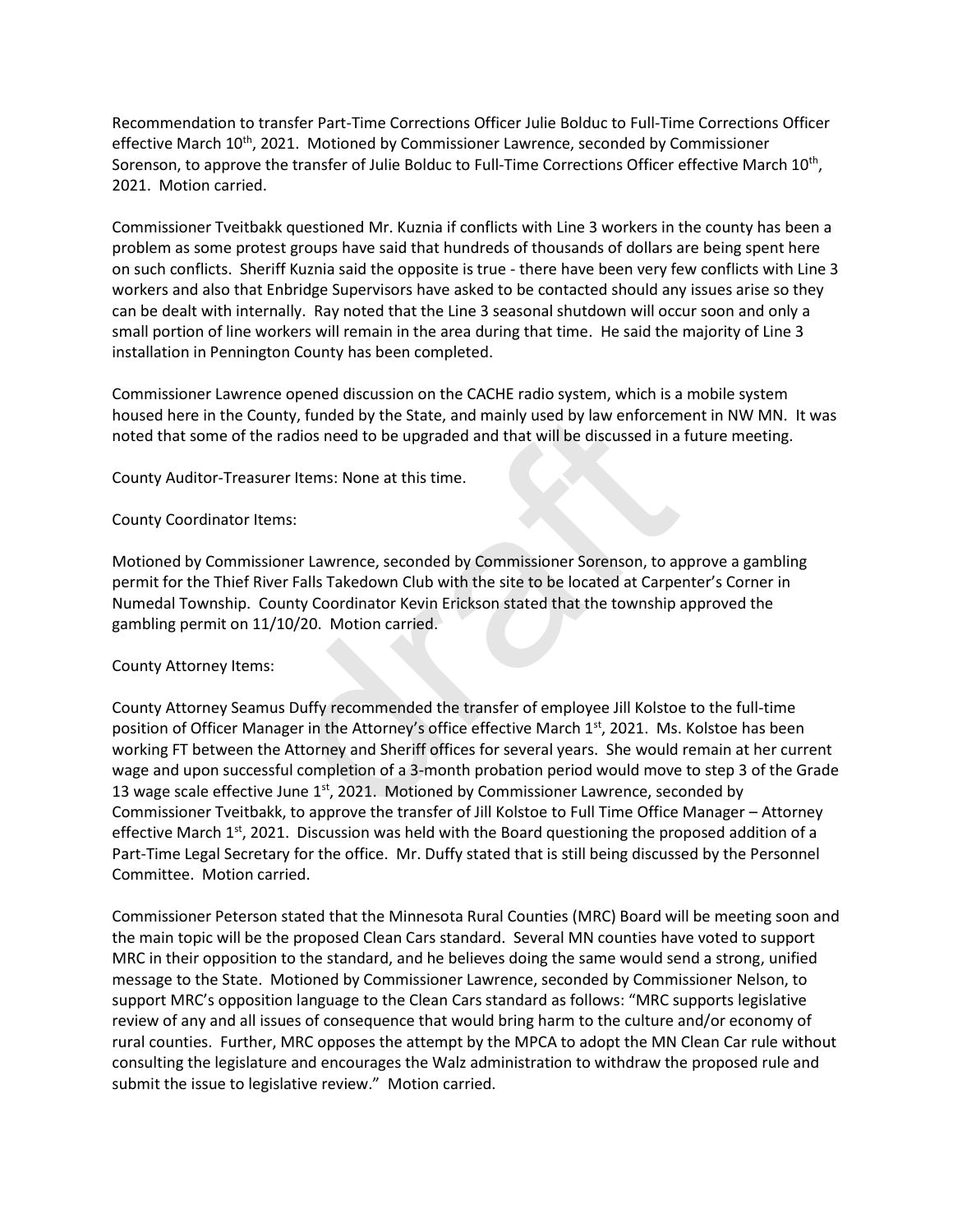Motion by Commissioner Tveitbakk, seconded by Commissioner Sorenson, to adjourn the Board meeting to March 23<sup>rd</sup>, 2021 at 5:00 p.m. Motion carried.

ATTEST:

Kevin Erickson, County Coordinator **Neil Peterson, Chairman**<br> **Pennington County Coordinator Board of Commissioners** 

**Board of Commissioners** 

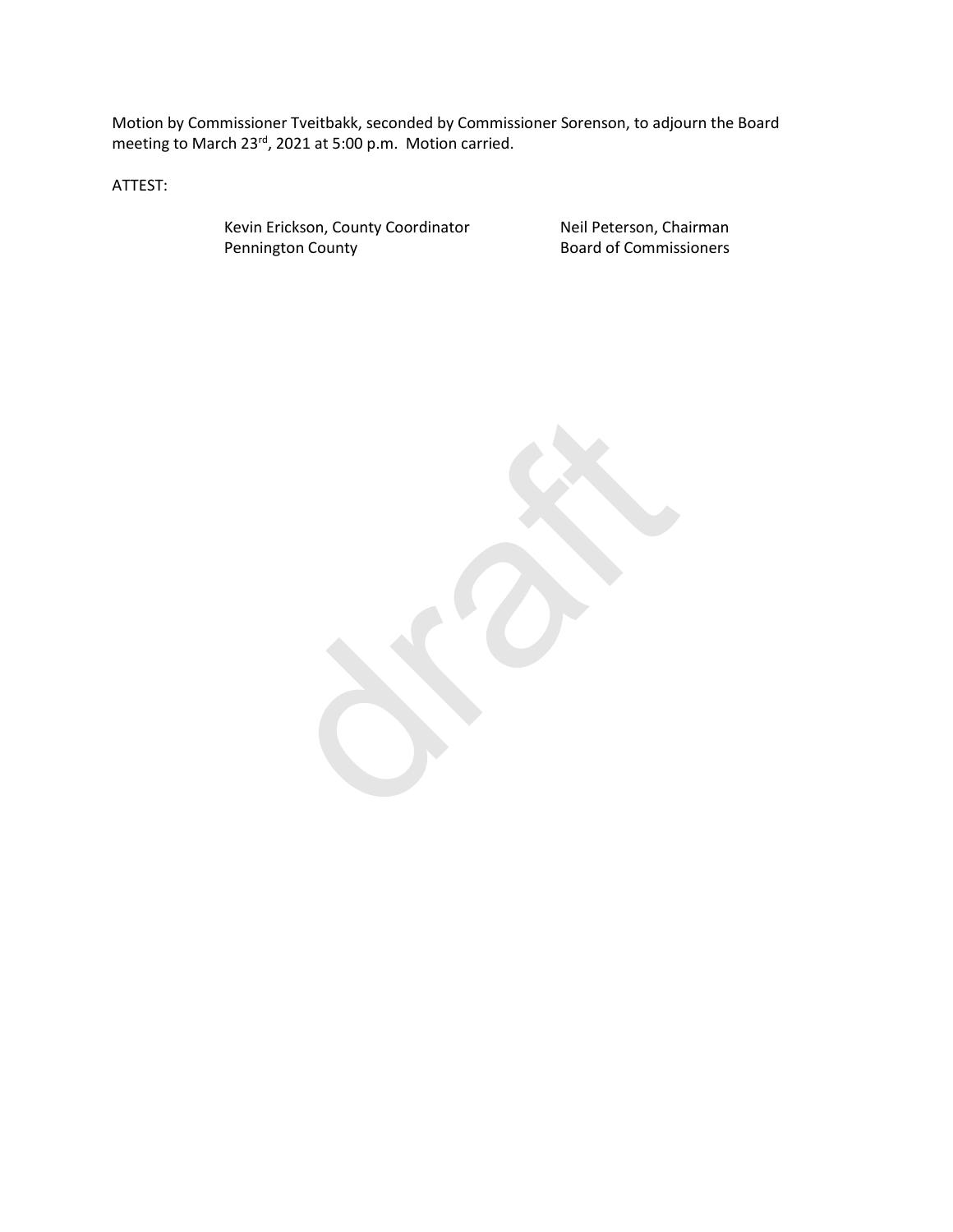| Linda                                     | <b>Pennington County Financial System</b>                                                                                  | <b>ET INTEGRATED</b><br>FINANCIAL SYSTEMS |
|-------------------------------------------|----------------------------------------------------------------------------------------------------------------------------|-------------------------------------------|
| 3/23/21<br>1:17PM                         | Audit List for Board COMMISSIONER'S VOUCHERS ENTRIES                                                                       | Page 1                                    |
| Print List in Order By:                   | 1 - Fund (Page Break by Fund)<br>$\overline{1}$<br>2 - Department (Totals by Dept)<br>3 - Vendor Number<br>4 - Vendor Name |                                           |
| Explode Dist. Formulas Y                  |                                                                                                                            |                                           |
| Paid on Behalf Of Name<br>on Audit List?: | $\mathsf{N}$                                                                                                               |                                           |
| Type of Audit List:                       | D - Detailed Audit List<br>D<br>S - Condensed Audit List                                                                   |                                           |
| Save Report Options?:                     | $\mathsf{N}$                                                                                                               |                                           |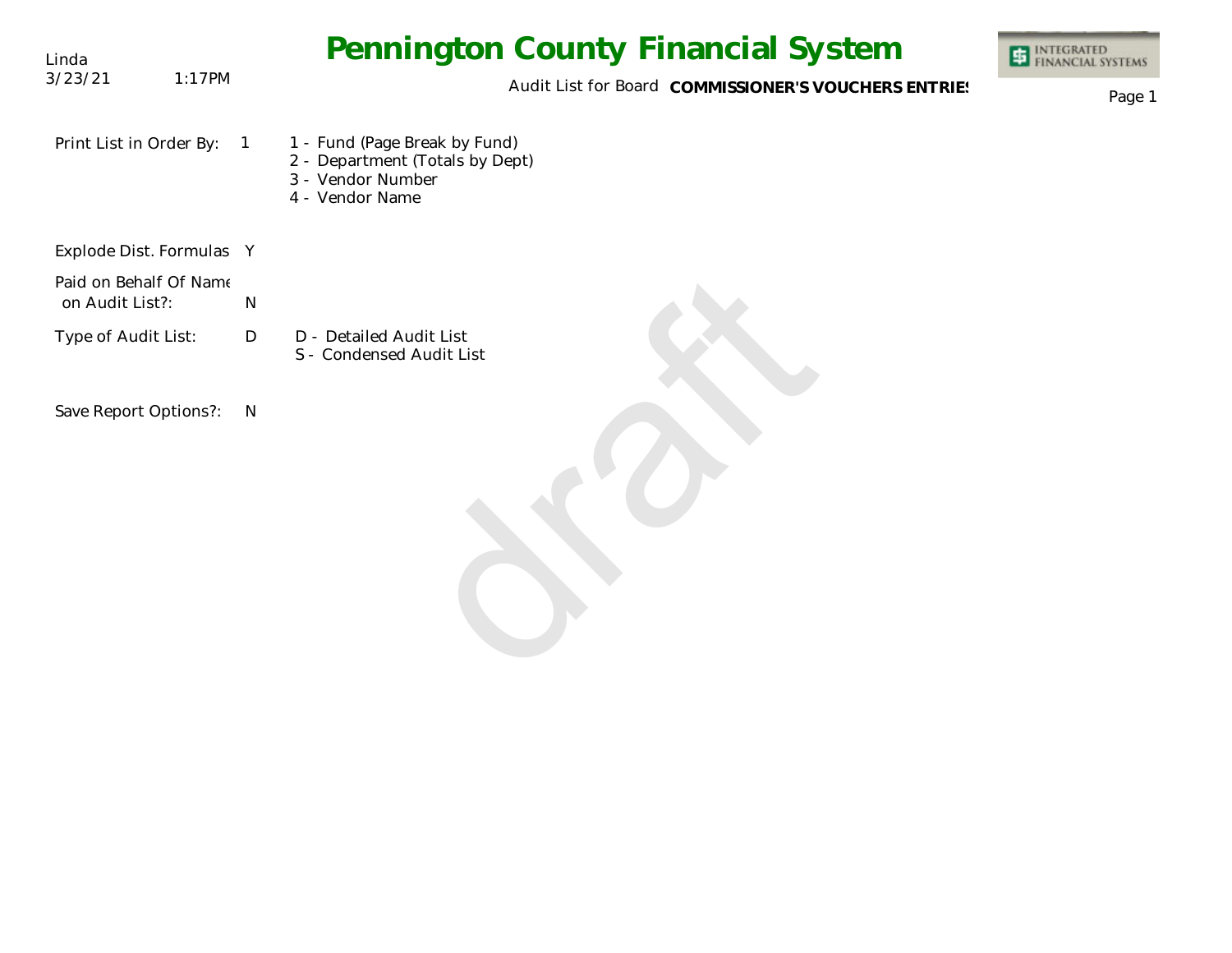Linda 3/23/21 1:17PM

**1** County Revenue

#### Audit List for Board COMMISSIONER'S VOUCHERS ENTRIES<br>Page 2

|     |       | Vendor Name                          | Rpt  |        | <b>Warrant Description</b>               | Invoice $#$              | Account/Formula Descripti 1099   |              |
|-----|-------|--------------------------------------|------|--------|------------------------------------------|--------------------------|----------------------------------|--------------|
|     |       | No. Account/Formula                  | Accr | Amount | Service Dates                            | Paid On Bhf #            | On Behalf of Name                |              |
|     |       | 1604 ACCURATE CONTROLS, INC          |      |        |                                          |                          |                                  |              |
| 3   |       | 01-218-000-0000-6300                 |      | 665.65 | CARD ACCESS CARDS/ 100                   | 15236                    | <b>REPAIRS &amp; MAINTENANCE</b> | N            |
|     | 1604  | ACCURATE CONTROLS, INC               |      | 665.65 | 1 Transactions                           |                          |                                  |              |
|     |       | 1011 ACE HARDWARE                    |      |        |                                          |                          |                                  |              |
| 30  |       | 01-218-000-0000-6300                 |      | 7.78   | SEALER/CARPET REPAIR - COURT             | 69138                    | <b>REPAIRS &amp; MAINTENANCE</b> | N            |
| 31  |       | 01-218-000-0000-6300                 |      | 37.47  | <b>TOILET SEAT - LEC</b>                 | 69701                    | <b>REPAIRS &amp; MAINTENANCE</b> | N            |
| 32  |       | 01-218-000-0000-6300                 |      | 4.77   | SIGNS IN BASEMENT                        | 70600                    | <b>REPAIRS &amp; MAINTENANCE</b> | $\mathsf{N}$ |
| 33  |       | 01-218-000-0000-6300                 |      | 1.99   | BLEACH/DRAINS DISINFECTING               | 70819                    | <b>REPAIRS &amp; MAINTENANCE</b> | N            |
|     |       | 1011 ACE HARDWARE                    |      | 52.01  | 4 Transactions                           |                          |                                  |              |
|     |       | 1020 AMERICAN SOLUTIONS FOR BUSINESS |      |        |                                          |                          |                                  |              |
| 18  |       | 01-106-000-0000-6401                 |      | 954.11 | <b>VALUATION NOTICES &amp; ENVELOPES</b> | INV05166419              | <b>SUPPLIES</b>                  | Y            |
|     |       | 1020 AMERICAN SOLUTIONS FOR BUSINESS |      | 954.11 | 1 Transactions                           |                          |                                  |              |
|     |       | 1019 AT&T                            |      |        |                                          |                          |                                  |              |
| 16  |       | 01-251-000-0000-6202                 |      | 47.60  | LONG DISTANCE - JAIL - FEB               | 216-681-066              | <b>TELEPHONE - JAIL</b>          | N            |
|     |       | 1019 AT&T                            |      | 47.60  | 1 Transactions                           |                          |                                  |              |
|     |       | 1302 AT&T MOBILITY                   |      |        |                                          |                          |                                  |              |
| 47  |       | 01-290-000-0000-6202                 |      | 93.56  | FEBRUARY 2021 CELL PHONE BILL            | 287254343894X0 Telephone |                                  | N            |
|     |       | 1302 AT&T MOBILITY                   |      | 93.56  | 1 Transactions                           |                          |                                  |              |
|     |       | 1364 AUTO VALUE                      |      |        |                                          |                          |                                  |              |
| 110 |       | 01-201-000-0000-6304                 |      | 19.75  | HITCH PIN, RV BLADE                      | 9515516                  | REPAIR & MAINTENANCE - SQUAD: N  |              |
| 111 |       | 01-201-000-0000-6304                 |      | 26.14  | ANTIFREEZE, TIRE GAUGE, PLUG             | 9518682                  | REPAIR & MAINTENANCE - SQUAD! N  |              |
| 112 |       | 01-201-000-0000-6304                 |      | 54.71  | ON BOARD CHARGER, SILVERADO              | 9518683                  | REPAIR & MAINTENANCE - SQUAD! N  |              |
|     | 1364  | AUTO VALUE                           |      | 100.60 | 3 Transactions                           |                          |                                  |              |
|     |       | 20365 AXON ENTERPRISE, INC.          |      |        |                                          |                          |                                  |              |
| 17  |       | 01-201-000-0000-6405                 |      | 249.24 | 3 BATTERY PACKS FOR TASERS               | SI-1721165               | <b>GENERAL SUPPLIES</b>          | N            |
|     | 20365 | AXON ENTERPRISE, INC.                |      | 249.24 | 1 Transactions                           |                          |                                  |              |
|     | 2324  | BERGSTROM ELECTRIC INC               |      |        |                                          |                          |                                  |              |
| 21  |       | 01-251-000-0000-6300                 |      | 70.00  | DRILLED HOLES - SECURITY CAM             | 2563                     | <b>REPAIRS &amp; MAINTENANCE</b> | N            |
|     | 2324  | BERGSTROM ELECTRIC INC               |      | 70.00  | 1 Transactions                           |                          |                                  |              |
|     |       | 3352 CHARM-TEX INC                   |      |        |                                          |                          |                                  |              |
| 107 |       | 01-251-000-0000-6416                 |      | 203.39 | PROPERTY BAGS                            | 244522                   | <b>CLOTHING SUPPLIES - JAIL</b>  | N            |

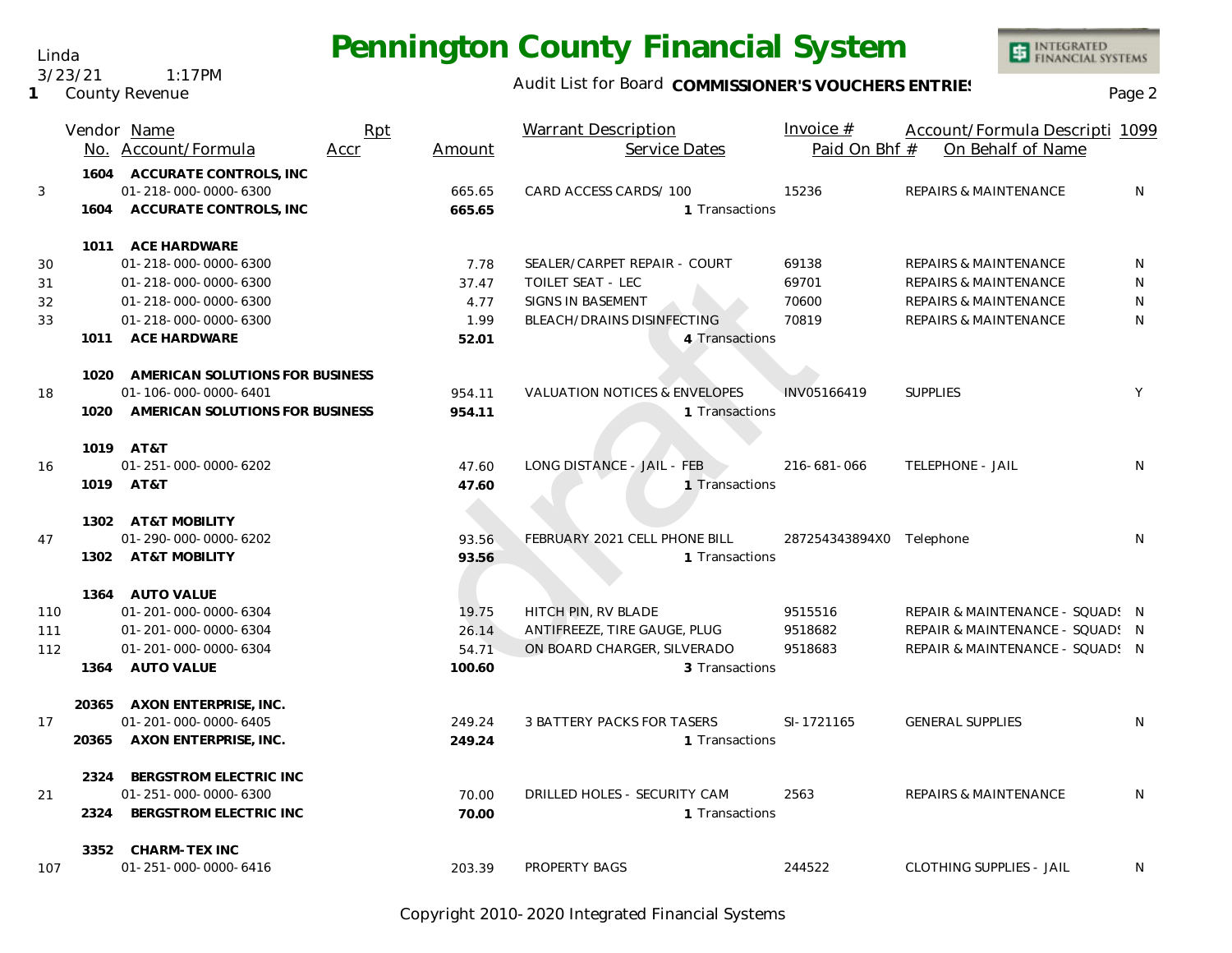Linda 3/23/21 1:17PM

**1** County Revenue

### Audit List for Board COMMISSIONER'S VOUCHERS ENTRIES<br>Page 3

INTEGRATED<br>FINANCIAL SYSTEMS

|     |       | Vendor Name                        | Rpt  |          | <b>Warrant Description</b>     | Invoice #     | Account/Formula Descripti 1099   |   |
|-----|-------|------------------------------------|------|----------|--------------------------------|---------------|----------------------------------|---|
|     |       | No. Account/Formula                | Accr | Amount   | Service Dates                  | Paid On Bhf # | On Behalf of Name                |   |
|     | 3352  | <b>CHARM-TEX INC</b>               |      | 203.39   | 1 Transactions                 |               |                                  |   |
|     |       | 3311 COLE PAPERS, INC.             |      |          |                                |               |                                  |   |
| 66  |       | 01-111-000-0000-6300               |      | 128.03   | SAFETY SLIP TAPE - GOVT CTR    | 9951365       | <b>REPAIRS &amp; MAINTENANCE</b> | N |
| 67  |       | 01-218-000-0000-6403               |      | 93.70    | <b>DISINFECTING WIPES</b>      | 9954924       | <b>JANITORIAL SUPPLIES</b>       | N |
| 68  |       | 01-801-000-0000-6401               |      | 1,171.50 | <b>COPY PAPER</b>              | 9954924       | SUPPLIES-UNALLOCATED             | N |
| 69  |       | 01-111-000-0000-6403               |      | 299.05   | <b>HAND SANITIZER</b>          | 9956946       | JANITORIAL SUPPLIES - COURTHOL N |   |
| 72  |       | 01-218-000-0000-6403               |      | 57.07    | <b>BATH TISSUE</b>             | 9956946       | <b>JANITORIAL SUPPLIES</b>       | N |
| 70  |       | 01-800-000-0000-6403               |      | 147.67   | WHITE ROLL TOWELS              | 9956946       | JANITORIAL SUPPLIES              | N |
| 71  |       | 01-800-000-0000-6403               |      | 75.78    | <b>LYSOL CLEANER</b>           | 9956946       | JANITORIAL SUPPLIES              | N |
| 73  |       | 01-111-000-0000-6300               |      | 146.19   | MOP BUCKET COMBO               | 9958619       | <b>REPAIRS &amp; MAINTENANCE</b> | N |
|     |       | 3311 COLE PAPERS, INC.             |      | 2,118.99 | 8 Transactions                 |               |                                  |   |
|     | 3307  | COMMISSIONER OF TRANSPORTATION-S   |      |          |                                |               |                                  |   |
| 34  |       | 01-220-000-0000-6203               |      | 400.00   | <b>HIGHLANDING TOWER FEE</b>   | 00000014091   | TELETYPE                         | N |
|     | 3307  | COMMISSIONER OF TRANSPORTATION-S   |      | 400.00   | 1 Transactions                 |               |                                  |   |
|     | 4355  | DACOTAH PAPER                      |      |          |                                |               |                                  |   |
| 108 |       | 01-251-000-0000-6403               |      | 71.90    | <b>MOPS</b>                    | 19209         | JANITORIAL SUPPLIES - JAIL       | N |
|     | 4355  | <b>DACOTAH PAPER</b>               |      | 71.90    | 1 Transactions                 |               |                                  |   |
|     | 4340  | DAKOTA FIRE PROTECTION INC         |      |          |                                |               |                                  |   |
| 5   |       | 01-218-000-0000-6300               |      | 650.00   | ANNUAL SPRINKLER INSPECTION    | 20738         | <b>REPAIRS &amp; MAINTENANCE</b> | N |
|     |       | 4340 DAKOTA FIRE PROTECTION INC    |      | 650.00   | 1 Transactions                 |               |                                  |   |
|     | 13483 | DEPT OF CORRECTIONS FINANCIAL SERV |      |          |                                |               |                                  |   |
| 105 |       | 01-251-000-0000-6801               |      | 1,623.00 | <b>INMATE WAGES - JANUARY</b>  | 647437        | MISCELLANEOUS EXPENSE - JAIL     | N |
| 106 |       | 01-251-000-0000-6801               |      | 1,614.00 | <b>INMATE WAGES - FEBRUARY</b> | 647480        | MISCELLANEOUS EXPENSE - JAIL     | N |
|     | 13483 | DEPT OF CORRECTIONS FINANCIAL SERV |      | 3,237.00 | 2 Transactions                 |               |                                  |   |
|     | 4303  | DON'S SEWING & VACUUM SERV         |      |          |                                |               |                                  |   |
| 45  |       | 01-111-000-0000-6403               |      | 65.00    | VACUUM BAGS/BELTS - GOV'T CTR  | 21547         | JANITORIAL SUPPLIES - COURTHOL Y |   |
|     | 4303  | DON'S SEWING & VACUUM SERV         |      | 65.00    | 1 Transactions                 |               |                                  |   |
|     |       | 5053 ELECTION SYSTEMS & SOFTWARE   |      |          |                                |               |                                  |   |
| 61  |       | 01-061-000-0000-6262               |      | 381.99   | <b>CODING SERVICES</b>         | 1182888       | OTHER SERVICES - ELECTIONS       | N |
|     |       | 5053 ELECTION SYSTEMS & SOFTWARE   |      | 381.99   | 1 Transactions                 |               |                                  |   |
|     |       | 6313 FALLS TOWING                  |      |          |                                |               |                                  |   |
| 116 |       | 01-201-000-0000-6801               |      | 100.00   | TOW - SILVER HONDA ACCORD 20-3 | 13962         | MISCELLANEOUS EXPENSE            | Y |

Copyright 2010-2020 Integrated Financial Systems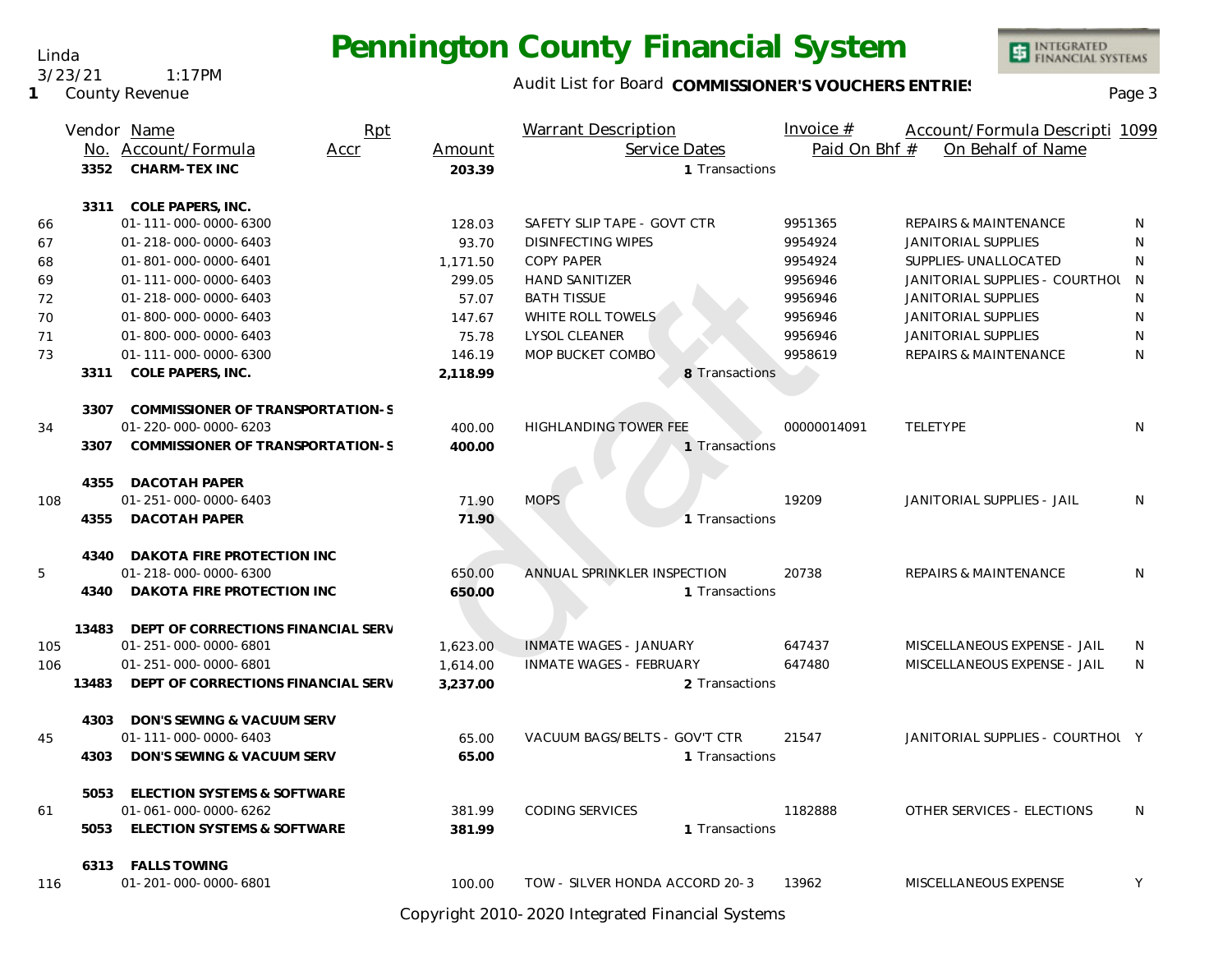### Audit List for Board COMMISSIONER'S VOUCHERS ENTRIES<br>Page 4

INTEGRATED<br>FINANCIAL SYSTEMS

| 113<br>114<br>115 |           | Vendor Name<br>No. Account/Formula<br>01-201-000-0000-6801<br>01-201-000-0000-6801<br>01-201-000-0000-6801 | Rpt<br>Accr | Amount<br>175.00<br>100.00<br>100.00 | <b>Warrant Description</b><br>Service Dates<br>TOW - BLK DODGE 1500 20-381<br>TOW - SILVER DODGE DAKOTA 20-4<br>TOW - BLUE PONTIAC BONEVILLE 2 |                | Invoice $#$<br>Paid On Bhf #<br>14162<br>14183<br>14596 | Account/Formula Descripti 1099<br>On Behalf of Name<br>MISCELLANEOUS EXPENSE<br>MISCELLANEOUS EXPENSE<br>MISCELLANEOUS EXPENSE | Υ<br>Υ<br>Y  |
|-------------------|-----------|------------------------------------------------------------------------------------------------------------|-------------|--------------------------------------|------------------------------------------------------------------------------------------------------------------------------------------------|----------------|---------------------------------------------------------|--------------------------------------------------------------------------------------------------------------------------------|--------------|
|                   |           | 6313 FALLS TOWING<br>6006 FARMERS UNION OIL                                                                |             | 475.00                               |                                                                                                                                                | 4 Transactions |                                                         |                                                                                                                                |              |
| 19                | 6006      | 01-290-000-0000-6560<br>FARMERS UNION OIL                                                                  |             | 35.21<br>35.21                       | FUEL - FEBRUARY 2021                                                                                                                           | 1 Transactions |                                                         | Gas & Diesel                                                                                                                   | N            |
| 29                |           | 8331 HARDWARE HANK<br>01-218-000-0000-6300<br>8331 HARDWARE HANK                                           |             | 12.80<br>12.80                       | WASTEBASKET                                                                                                                                    | 1 Transactions | 22070297                                                | REPAIRS & MAINTENANCE                                                                                                          | N            |
| 43                |           | 8014 HUGOS #7<br>01-003-000-0000-6330<br>8014 HUGOS #7                                                     |             | 9.99<br>9.99                         | FOOD FOR MEETING - 3-9-21                                                                                                                      | 1 Transactions | 1155                                                    | <b>TRAVEL &amp; EXPENSE</b>                                                                                                    | N            |
| 60                |           | 11355 KOLSTOE/JILL<br>01-091-000-0000-6262<br>11355 KOLSTOE/JILL                                           |             | 17.95<br>17.95                       | CERTIFIED COPIES - 57CR-21-129                                                                                                                 | 1 Transactions | 917626                                                  | OTHER SERVICES                                                                                                                 | N            |
| 44<br>46          | 12037     | 12037 LEE PLUMBING & HEATING<br>01-218-000-0000-6300<br>01-251-000-0000-6300<br>LEE PLUMBING & HEATING     |             | 498.00<br>378.48<br>876.48           | UNPLUG/AUGER BATHROOM LINE<br><b>TOLIET REPAIRS - JAIL</b>                                                                                     | 2 Transactions | 83310<br>83325                                          | <b>REPAIRS &amp; MAINTENANCE</b><br><b>REPAIRS &amp; MAINTENANCE</b>                                                           | N<br>N       |
| 10                | 999999997 | LEGAL & LIABILTY RISK MANAGMENT IN<br>01-252-000-0000-6330<br>999999997 LEGAL & LIABILTY RISK MANAGMENT IN |             | 150.00<br>150.00                     | <b>INVESTIGATING CHILD HOMICIDE</b>                                                                                                            | 1 Transactions | 214269                                                  | <b>TRAVEL &amp; EXPENSE</b>                                                                                                    | N            |
| $\overline{2}$    | 13433     | 13433 MILLER/KYLE<br>01-201-000-0000-6420<br>MILLER/KYLE                                                   |             | 348.98<br>348.98                     | UNIFORM ALLOWANCE REIMBURSE                                                                                                                    | 1 Transactions |                                                         | <b>UNIFORMS</b>                                                                                                                | N            |
| 65                |           | 4311 MN DEPARTMENT OF CORRECTIONS<br>01-255-000-0000-6837<br>4311 MN DEPARTMENT OF CORRECTIONS             | AP          | 24,575.56<br>24,575.56               | PROBATION JULY - DECEMBER 2020                                                                                                                 | 1 Transactions |                                                         | REFUNDS & REIMBURSEMENTS                                                                                                       | N            |
| $\overline{7}$    |           | 13334 MN DEPARTMENT OF HEALTH<br>01-101-000-0000-6826                                                      | AP          | 212.50                               | 4TH QTR 2020 WELL CERTIFICATES                                                                                                                 |                |                                                         | WELL DISCLOSURE CERTIFICATE                                                                                                    | <sup>N</sup> |

Copyright 2010-2020 Integrated Financial Systems

**1** County Revenue

#### Linda 3/23/21 1:17PM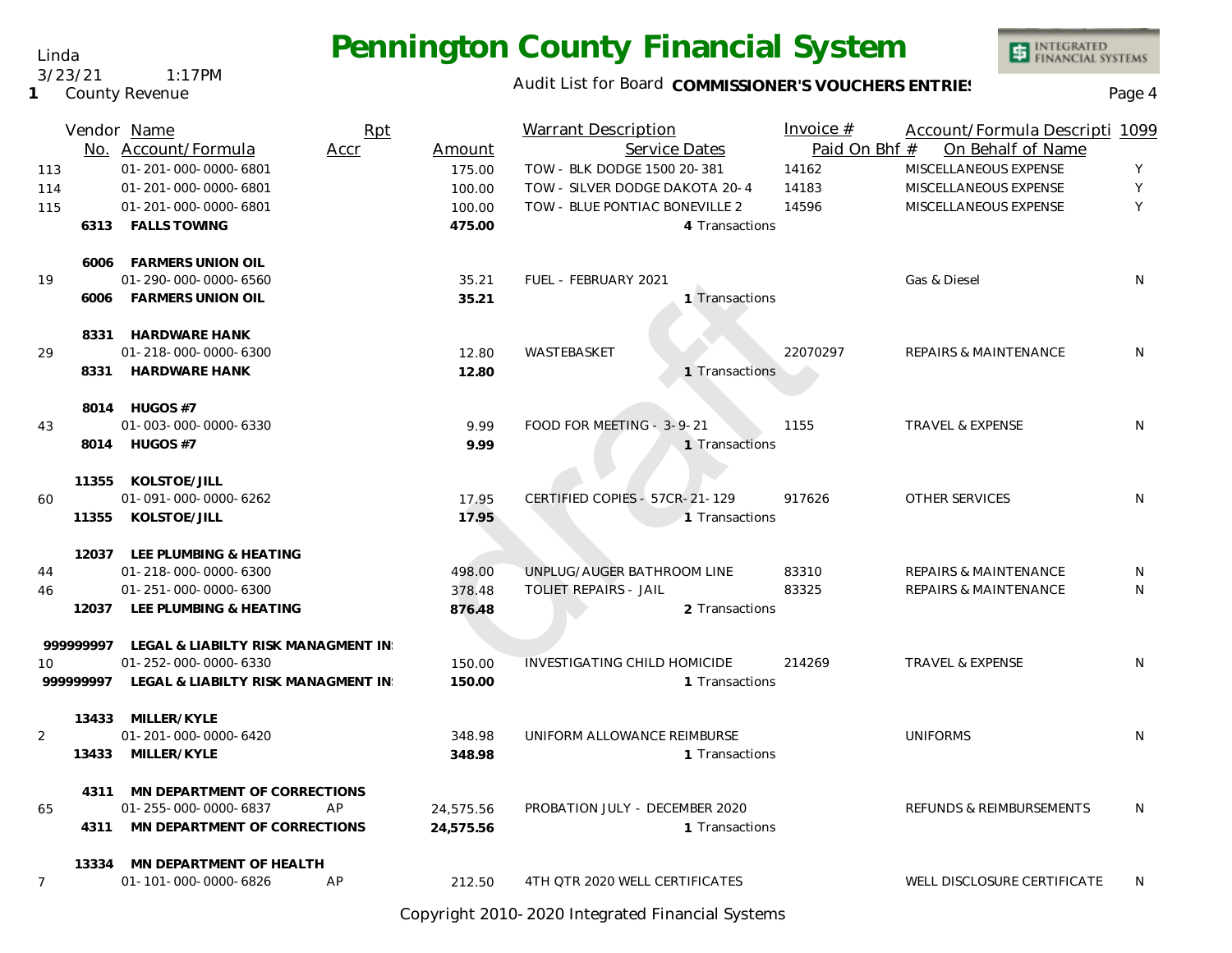Linda 3/23/21 1:17PM

**1** County Revenue

### Audit List for Board COMMISSIONER'S VOUCHERS ENTRIES<br>Page 5

INTEGRATED<br>FINANCIAL SYSTEMS

|                | Vendor Name |                              | Rpt  |          | <b>Warrant Description</b>    |                | Invoice $#$   | Account/Formula Descripti 1099          |                |
|----------------|-------------|------------------------------|------|----------|-------------------------------|----------------|---------------|-----------------------------------------|----------------|
|                |             | No. Account/Formula          | Accr | Amount   | Service Dates                 |                | Paid On Bhf # | On Behalf of Name                       |                |
|                | 13334       | MN DEPARTMENT OF HEALTH      |      | 212.50   |                               | 1 Transactions |               |                                         |                |
|                | 13391       | MN DEPT OF LABOR & INDUSTRY  |      |          |                               |                |               |                                         |                |
| 62             |             | 01-111-000-0000-6300         |      | 100.00   | ELEVATOR OPERATING PERMIT     |                | ALR0119064X   | <b>REPAIRS &amp; MAINTENANCE</b>        | N              |
|                | 13391       | MN DEPT OF LABOR & INDUSTRY  |      | 100.00   |                               | 1 Transactions |               |                                         |                |
|                | 13460       | MN ENERGY RESOURCES CORP     |      |          |                               |                |               |                                         |                |
| 64             |             | 01-800-000-0000-6251         |      | 151.76   | SERVICES - WELFARE            |                | 3624024131    | NATURAL GAS                             | N              |
| 63             |             | 01-800-000-0000-6251         |      | 82.28    | SERVICES - WELFARE            |                | 3624164914    | <b>NATURAL GAS</b>                      | N              |
|                | 13460       | MN ENERGY RESOURCES CORP     |      | 234.04   |                               | 2 Transactions |               |                                         |                |
|                | 13388       | MORRIS ELECTRONICS INC       |      |          |                               |                |               |                                         |                |
| 27             |             | 01-220-000-0000-6263         |      | 1,581.20 | PHONE SUPPORT/ONSITE TRIP     |                | 20161170      | <b>COMPUTER SERVICES &amp; SUPPLIES</b> | N              |
| 28             |             | 01-220-000-0000-6263         |      | 120.00   | CONF CALLING-TECH ISSUES      |                | 20161254      | <b>COMPUTER SERVICES &amp; SUPPLIES</b> | N              |
|                | 13388       | MORRIS ELECTRONICS INC       |      | 1,701.20 |                               | 2 Transactions |               |                                         |                |
|                | 13425       | MOTOROLA                     |      |          |                               |                |               |                                         |                |
| $\overline{4}$ |             | 01-251-000-0000-6631         |      | 7,606.59 | <b>3 PORTABLE APX9 RADIOS</b> |                | 8281121170    | FURNITURE & EQUIPMENT - JAIL            | N              |
|                |             | 13425 MOTOROLA               |      | 7,606.59 |                               | 1 Transactions |               |                                         |                |
|                |             | 14123 NORTHWEST BEVERAGE INC |      |          |                               |                |               |                                         |                |
| 12             |             | 01-251-000-0000-6801         |      | 80.00    | WATER (9) 7 RETURNED 2 ADD    |                | 1212811       | MISCELLANEOUS EXPENSE - JAIL            | N              |
| 13             |             | 01-220-000-0000-6801         |      | 67.00    | WATER (9)                     |                | 1214101       | MISCELLANEOUS EXPENSE                   | N              |
| 15             |             | 01-251-000-0000-6801         |      | 10.00    | MONTHLY RENTAL - FEBRUARY     |                | 1215241       | MISCELLANEOUS EXPENSE - JAIL            | N              |
| 14             |             | 01-220-000-0000-6801         |      | 10.00    | MONTHLY RENTAL - FEBRUARY     |                | 1515241       | MISCELLANEOUS EXPENSE                   | N              |
|                | 14123       | NORTHWEST BEVERAGE INC       |      | 167.00   |                               | 4 Transactions |               |                                         |                |
|                | 15323       | OFFICE DEPOT                 |      |          |                               |                |               |                                         |                |
| 22             |             | 01-201-000-0000-6405         |      | 1.45     | <b>COFFEE CREAMER</b>         |                | 157540447001  | <b>GENERAL SUPPLIES</b>                 | N.             |
| 50             |             | 01-003-000-0000-6801         |      | 84.82    | <b>IMAGING DRUM</b>           |                | 158583519001  | MISCELLANEOUS EXPENSE - BOARD           | $\overline{N}$ |
| 51             |             | 01-041-000-0000-6401         |      | 52.48    | REPORT COVERS                 |                | 158583519001  | SUPPLIES - AUDITOR                      | N              |
| 49             |             | 01-132-000-0000-6401         |      | 229.99   | <b>TONER</b>                  |                | 158583519001  | SUPPLIES - MOTOR VEHICLE                | N              |
| 48             |             | 01-801-000-0000-6401         |      | 17.18    | LEAD, CLIPS, MAG BOARD, HIGH  |                | 158583519001  | SUPPLIES-UNALLOCATED                    | N              |
| 55             |             | 01-041-000-0000-6401         |      | 27.62    | <b>COLORED PAPER</b>          |                | 160137739001  | SUPPLIES - AUDITOR                      | N              |
| 54             |             | 01-801-000-0000-6401         |      | 21.42    | BATTERIES, POST ITS           |                | 160137739001  | SUPPLIES-UNALLOCATED                    | N              |
| 53             |             | 01-801-000-0000-6401         |      | 1.49     | LETTER OPENER                 |                | 160138295001  | SUPPLIES-UNALLOCATED                    | N              |
| 52             |             | 01-132-000-0000-6401         |      | 102.99   | <b>DYMO PRINTER</b>           |                | 160523635001  | SUPPLIES - MOTOR VEHICLE                | N              |
| 23             |             | 01-251-000-0000-6405         |      | 379.56   | TONER/INK                     |                | 161071467001  | <b>GENERAL SUPPLIES - JAIL</b>          | N              |
| 148            |             | 01-003-000-0000-6401         |      | 52.51    | <b>TONER</b>                  |                | 162010414001  | SUPPLIES - BOARD                        | N              |
| 147            |             | 01-101-000-0000-6401         |      | 8.24     | <b>COMMAND HOOKS</b>          |                | 162010414001  | SUPPLIES - RECORDER                     | N              |

Copyright 2010-2020 Integrated Financial Systems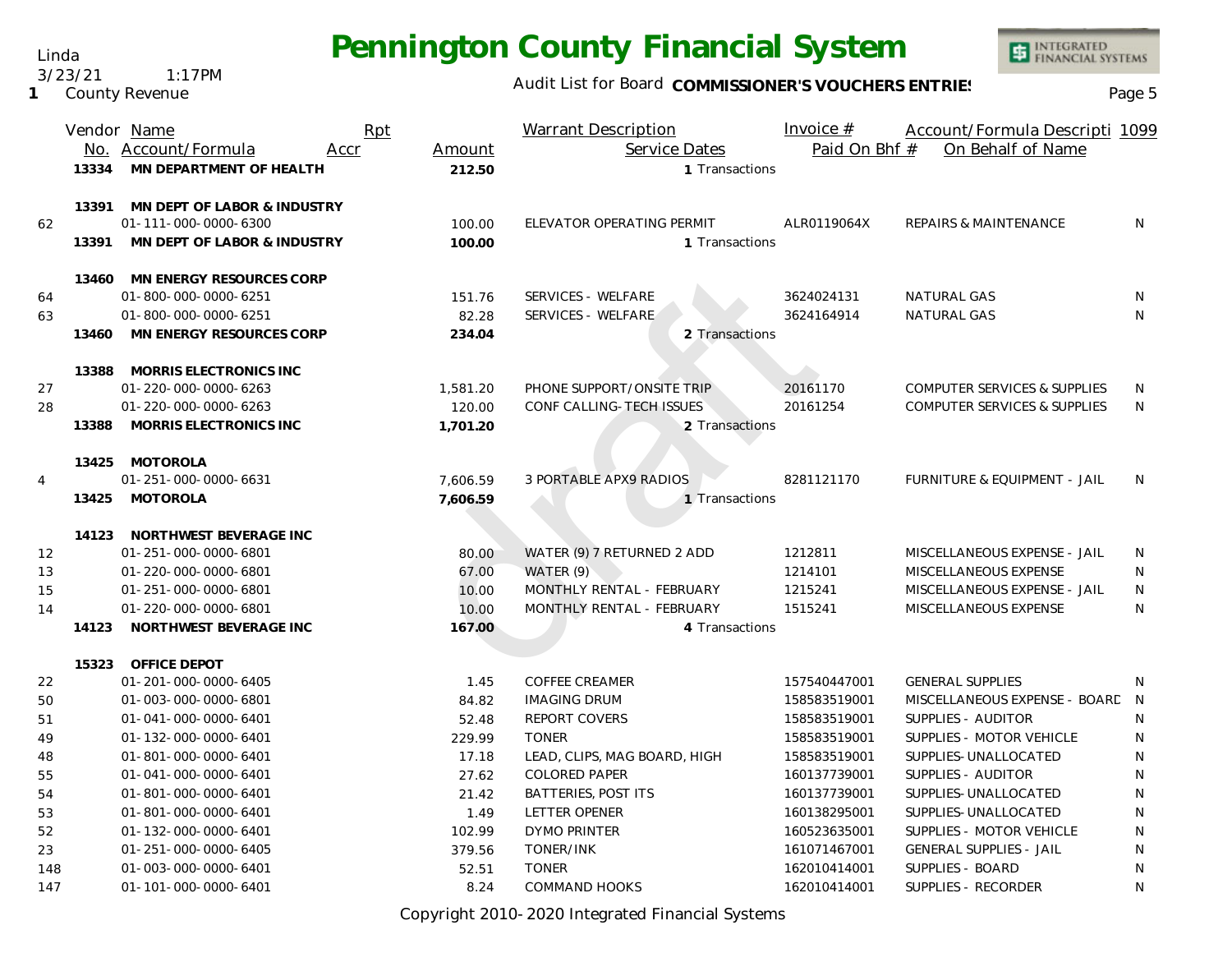Linda 3/23/21 1:17PM

**1** County Revenue

### Audit List for Board COMMISSIONER'S VOUCHERS ENTRIES<br>Page 6

INTEGRATED<br>FINANCIAL SYSTEMS

|          |       | Vendor Name                         | Rpt  |        | <b>Warrant Description</b>    | Invoice $#$   | Account/Formula Descripti 1099   |              |
|----------|-------|-------------------------------------|------|--------|-------------------------------|---------------|----------------------------------|--------------|
|          |       | No. Account/Formula                 | Accr | Amount | Service Dates                 | Paid On Bhf # | On Behalf of Name                |              |
|          | 15323 | OFFICE DEPOT                        |      | 979.75 | 12 Transactions               |               |                                  |              |
|          | 16056 | <b>PAINT &amp; GLASS INTERIORS</b>  |      |        |                               |               |                                  |              |
| 20       |       | 01-112-000-0000-6636                |      | 20.17  | PAINTING SUPPLIES             | 4703          | <b>Building Improvements</b>     | N            |
|          | 16056 | PAINT & GLASS INTERIORS             |      | 20.17  | 1 Transactions                |               |                                  |              |
| 99999997 |       | PAUTZKE/TAMRA                       |      |        |                               |               |                                  |              |
|          |       | 01-091-000-0000-6801                |      | 130.79 | SUPPLES - RETIREMENT- SO      |               | MISCELLANEOUS EXPENSE            | N            |
| 99999997 |       | PAUTZKE/TAMRA                       |      | 130.79 | 1 Transactions                |               |                                  |              |
|          | 16067 | PEMBERTON, SORLIE, RUFER & KERSHNEI |      |        |                               |               |                                  |              |
| 144      |       | 01-111-000-0000-6262                |      | 275.50 | <b>EMPLOYEE MATTER</b>        |               | OTHER SERVICES - COURTHOUSE      | Y            |
|          | 16067 | PEMBERTON, SORLIE, RUFER & KERSHNEI |      | 275.50 | 1 Transactions                |               |                                  |              |
|          | 16314 | PENNINGTON FAST LUBE                |      |        |                               |               |                                  |              |
| 26       |       | 01-201-000-0000-6304                |      | 348.48 | HANDLE REPAIR, BATTERY - CHEV | 42430         | REPAIR & MAINTENANCE - SQUAD! Y  |              |
| 25       |       | 01-201-000-0000-6304                |      | 443.91 | HITCH/WIRING INSTALL #11      | 43406         | REPAIR & MAINTENANCE - SQUAD! Y  |              |
|          | 16314 | PENNINGTON FAST LUBE                |      | 792.39 | 2 Transactions                |               |                                  |              |
| 99999997 |       | PETERSON/ALEX                       |      |        |                               |               |                                  |              |
| 57       |       | 01-251-000-0000-6420                |      | 108.00 | UNIFORM ALLOWANCE REIMBURSE   |               | <b>JAILER UNIFORMS</b>           | N            |
| 99999997 |       | PETERSON/ALEX                       |      | 108.00 | 1 Transactions                |               |                                  |              |
|          | 17002 | QUILL CORPORATION                   |      |        |                               |               |                                  |              |
| 8        |       | 01-091-000-0000-6401                |      | 166.38 | 11 POINT FOLDERS (6)          | 13860591      | <b>SUPPLIES</b>                  | N            |
|          | 17002 | QUILL CORPORATION                   |      | 166.38 | 1 Transactions                |               |                                  |              |
|          | 18440 | READITECH IT SOLUTIONS              |      |        |                               |               |                                  |              |
| 215      |       | 01-070-000-0000-6401                |      | 219.95 | PATCH CABLES, SWITCHES        | 186640        | <b>SUPPLIES</b>                  | N            |
| 216      |       | 01-070-000-0000-6263                |      | 225.00 | RT VISION SSL RENEWAL         | 186909        | COMPUTER SERVICES - DP           | N            |
| 214      |       | 01-003-000-0000-6401                |      | 208.36 | <b>HDMI USBC</b>              | 187174        | SUPPLIES - BOARD                 | N            |
| 149      |       | 01-041-000-0000-6210                |      | 222.86 | IT GLOBAL MARCH - AUD/TREAS   | 190057        | <b>E-MAIL SERVICES</b>           | N            |
| 150      |       | 01-070-000-0000-6263                |      | 445.71 | IT GLOBAL MARCH - HIGHWAY     | 190057        | COMPUTER SERVICES - DP           | $\mathsf{N}$ |
| 151      |       | 01-070-000-0000-6263                |      | 297.14 | IT GLOBAL MARCH - ICN         | 190057        | COMPUTER SERVICES - DP           | N            |
| 152      |       | 01-070-000-0000-6263                |      | 891.43 | IT GLOBAL MARCH - WELFARE     | 190057        | COMPUTER SERVICES - DP           | N            |
| 153      |       | 01-070-000-0000-6263                |      | 49.52  | IT GLOBAL MARCH - DATA        | 190057        | COMPUTER SERVICES - DP           | N            |
| 154      |       | 01-070-000-0000-6263                |      | 140.00 | IT GLOBAL MARCH - DATA        | 190057        | COMPUTER SERVICES - DP           | N            |
| 155      |       | 01-091-000-0000-6300                |      | 99.05  | IT GLOBAL MARCH - ATTORNEY    | 190057        | <b>REPAIRS &amp; MAINTENANCE</b> | N            |
| 156      |       | 01-101-000-0000-6300                |      | 123.81 | IT GLOBAL MARCH - RECORDER    | 190057        | <b>REPAIRS &amp; MAINTENANCE</b> | N            |
| 157      |       | 01-106-000-0000-6300                |      | 74.29  | IT GLOBAL MARCH - ASSESSOR    | 190057        | <b>REPAIRS &amp; MAINTENANCE</b> | N            |

Copyright 2010-2020 Integrated Financial Systems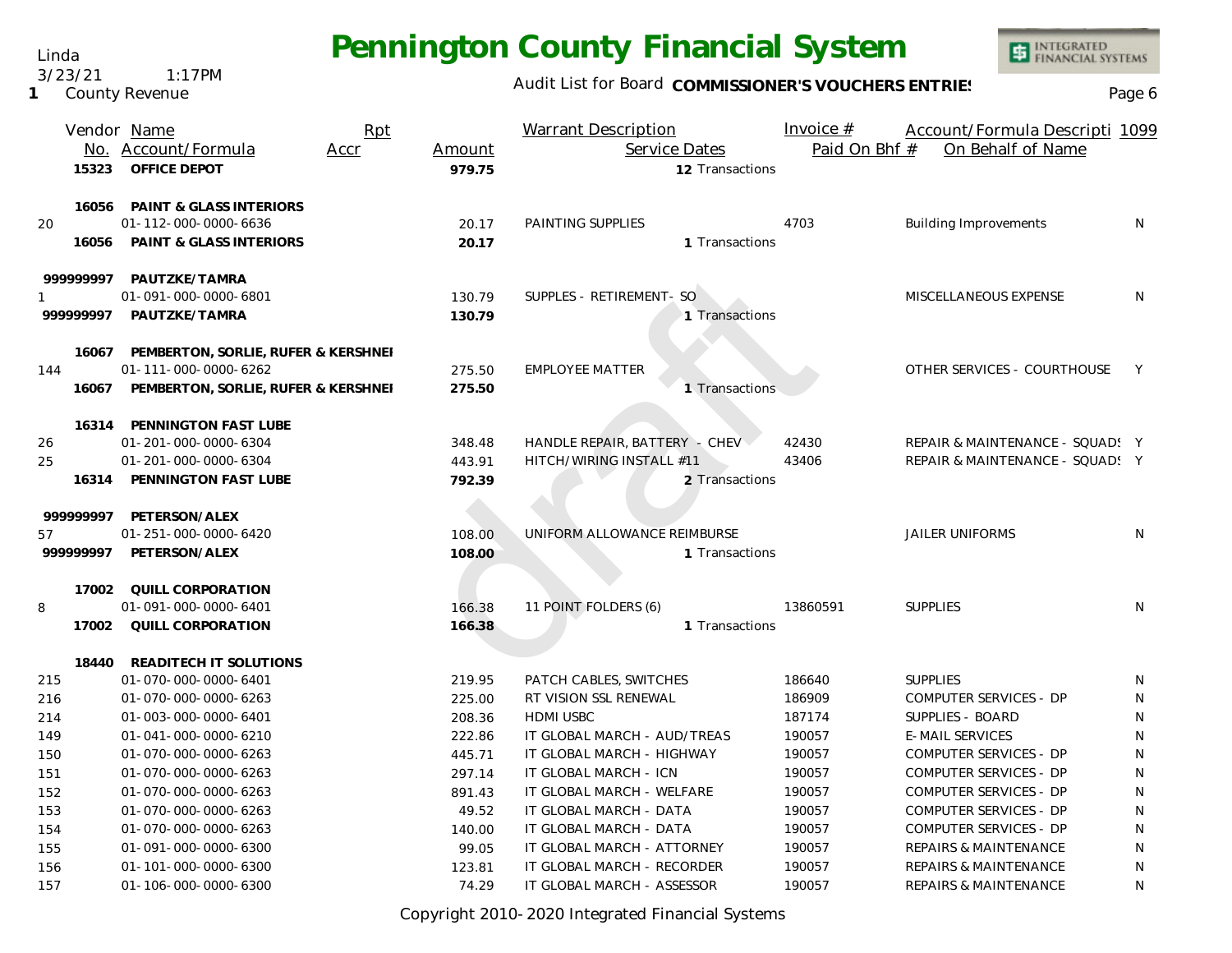#### **1** County Revenue 3/23/21 1:17PM

Linda

#### Audit List for Board COMMISSIONER'S VOUCHERS ENTRIES<br>Page 7

|     | Vendor Name          | Rpt  |        | <b>Warrant Description</b>          | Invoice $#$ | Account/Formula Descripti 1099     |    |
|-----|----------------------|------|--------|-------------------------------------|-------------|------------------------------------|----|
|     | No. Account/Formula  | Accr | Amount | Service Dates                       |             | Paid On Bhf #<br>On Behalf of Name |    |
| 158 | 01-121-000-0000-6300 |      | 49.52  | IT GLOBAL MARCH - VET SERVICE       | 190057      | Repairs & Maintenance              | N  |
| 159 | 01-132-000-0000-6300 |      | 148.57 | IT GLOBAL MARCH - MV                | 190057      | <b>REPAIRS &amp; MAINTENANCE</b>   | N  |
| 160 | 01-270-000-0000-6300 |      | 24.77  | IT GLOBAL MARCH - CRIME VICTIM      | 190057      | <b>REPAIRS &amp; MAINTENANCE</b>   | N  |
| 161 | 01-290-000-0000-6300 |      | 49.52  | IT GLOBAL MARCH - EMER MGMT         | 190057      | Repairs & Maintenance              | N  |
| 162 | 01-601-000-0000-6300 |      | 123.81 | IT GLOBAL MARCH - EXTENSION         | 190057      | <b>REPAIRS &amp; MAINTENANCE</b>   | N  |
| 163 | 01-003-000-0000-6210 |      | 50.94  | <b>HOSTED EXCHANGE - MARCH</b>      | 190058      | <b>E-MAIL SERVICES</b>             | N  |
| 179 | 01-003-000-0000-6210 |      | 17.35  | ARCHIVING MARCH - BOARD             | 190058      | <b>E-MAIL SERVICES</b>             | N. |
| 211 | 01-003-000-0000-6210 |      | 8.99   | HOSTED OFFICE APPS - COMM           | 190058      | <b>E-MAIL SERVICES</b>             | N  |
| 164 | 01-041-000-0000-6210 |      | 16.98  | HOSTED EXCHANGE - MARCH             | 190058      | <b>E-MAIL SERVICES</b>             | N  |
| 174 | 01-041-000-0000-6210 |      | 17.35  | ARCHIVING MARCH - AUD/TREAS         | 190058      | <b>E-MAIL SERVICES</b>             | N. |
| 189 | 01-041-000-0000-6210 |      | 6.00   | POP EMAIL MARCH - AUD/TREAS         | 190058      | <b>E-MAIL SERVICES</b>             | N  |
| 206 | 01-041-000-0000-6210 |      | 43.75  | <b>HOSTED OFFICE APPS - AUDITOR</b> | 190058      | <b>E-MAIL SERVICES</b>             | N  |
| 213 | 01-041-000-0000-6300 |      | 18.00  | ADD'L PUBLIC FOLDERS                | 190058      | <b>REPAIRS &amp; MAINTENANCE</b>   | N  |
| 165 | 01-070-000-0000-6210 |      | 399.03 | <b>HOSTED EXCHANGE - MARCH</b>      | 190058      | <b>E-MAIL SERVICES</b>             | N. |
| 166 | 01-070-000-0000-6210 |      | 33.96  | <b>HOSTED EXCHANGE - MARCH</b>      | 190058      | <b>E-MAIL SERVICES</b>             | N. |
| 175 | 01-070-000-0000-6210 |      | 34.70  | ARCHIVING MARCH - HIGHWAY           | 190058      | <b>E-MAIL SERVICES</b>             | N  |
| 176 | 01-070-000-0000-6210 |      | 34.70  | ARCHIVING MARCH - ICN               | 190058      | <b>E-MAIL SERVICES</b>             | N  |
| 177 | 01-070-000-0000-6210 |      | 173.50 | ARCHIVING MARCH - WELFARE           | 190058      | <b>E-MAIL SERVICES</b>             | N  |
| 178 | 01-070-000-0000-6210 |      | 10.41  | ARCHIVING MARCH - DATA              | 190058      | <b>E-MAIL SERVICES</b>             | N. |
| 190 | 01-070-000-0000-6210 |      | 12.00  | POP EMAIL MARCH - HIGHWAY           | 190058      | <b>E-MAIL SERVICES</b>             | N  |
| 191 | 01-070-000-0000-6210 |      | 20.00  | POP EMAIL MARCH - ICN               | 190058      | <b>E-MAIL SERVICES</b>             | N  |
| 192 | 01-070-000-0000-6210 |      | 4.00   | POP EMAIL MARCH - WELFARE           | 190058      | <b>E-MAIL SERVICES</b>             | N  |
| 193 | 01-070-000-0000-6210 |      | 6.00   | POP EMAIL MARCH - DATA              | 190058      | <b>E-MAIL SERVICES</b>             | N  |
| 199 | 01-070-000-0000-6210 |      | 143.82 | <b>ENCRYPTION MARCH - WELFARE</b>   | 190058      | <b>E-MAIL SERVICES</b>             | N  |
| 203 | 01-070-000-0000-6210 |      | 35.00  | HOSTED OFFICE APPS - NURSING        | 190058      | <b>E-MAIL SERVICES</b>             | N  |
| 205 | 01-070-000-0000-6210 |      | 61.25  | <b>HOSTED OFFICE APPS - HIGHWAY</b> | 190058      | <b>E-MAIL SERVICES</b>             | N  |
| 208 | 01-070-000-0000-6210 |      | 70.00  | <b>HOSTED OFFICE APPS - WELFARE</b> | 190058      | <b>E-MAIL SERVICES</b>             | N  |
| 167 | 01-091-000-0000-6210 |      | 42.45  | <b>HOSTED EXCHANGE - MARCH</b>      | 190058      | <b>E-MAIL SERVICES</b>             | N  |
| 180 | 01-091-000-0000-6210 |      | 17.35  | ARCHIVING MARCH - ATTORNEY          | 190058      | <b>E-MAIL SERVICES</b>             | N  |
| 202 | 01-091-000-0000-6300 |      | 43.75  | <b>HOSTED OFFICE APPS - ATTY</b>    | 190058      | <b>REPAIRS &amp; MAINTENANCE</b>   | N  |
| 181 | 01-101-000-0000-6300 |      | 10.41  | ARCHIVING MARCH - RECORDER          | 190058      | <b>REPAIRS &amp; MAINTENANCE</b>   | N  |
| 194 | 01-101-000-0000-6300 |      | 6.00   | POP EMAIL MARCH - RECORDER          | 190058      | REPAIRS & MAINTENANCE              | N  |
| 207 | 01-101-000-0000-6300 |      | 17.50  | HOSTED OFFICE APPS - RECORDER       | 190058      | REPAIRS & MAINTENANCE              | N  |
| 173 | 01-106-000-0000-6300 |      | 8.49   | HOSTED EXCHANGE - MARCH             | 190058      | <b>REPAIRS &amp; MAINTENANCE</b>   | N  |
| 182 | 01-106-000-0000-6300 |      | 13.88  | ARCHIVING MARCH - ASSESSOR          | 190058      | <b>REPAIRS &amp; MAINTENANCE</b>   | N  |
| 195 | 01-106-000-0000-6300 |      | 6.00   | POP EMAIL MARCH - ASSESSOR          | 190058      | REPAIRS & MAINTENANCE              | N  |
| 210 | 01-106-000-0000-6300 |      | 26.25  | HOSTED OFFICE APPS - ASSESSOR       | 190058      | REPAIRS & MAINTENANCE              | N  |
| 171 | 01-111-000-0000-6210 |      | 8.49   | HOSTED EXCHANGE - MARCH             | 190058      | <b>E-MAIL SERVICES</b>             | N  |
| 188 | 01-111-000-0000-6300 |      | 3.47   | ARCHIVING MARCH - CUSTODIAN         | 190058      | <b>REPAIRS &amp; MAINTENANCE</b>   | N  |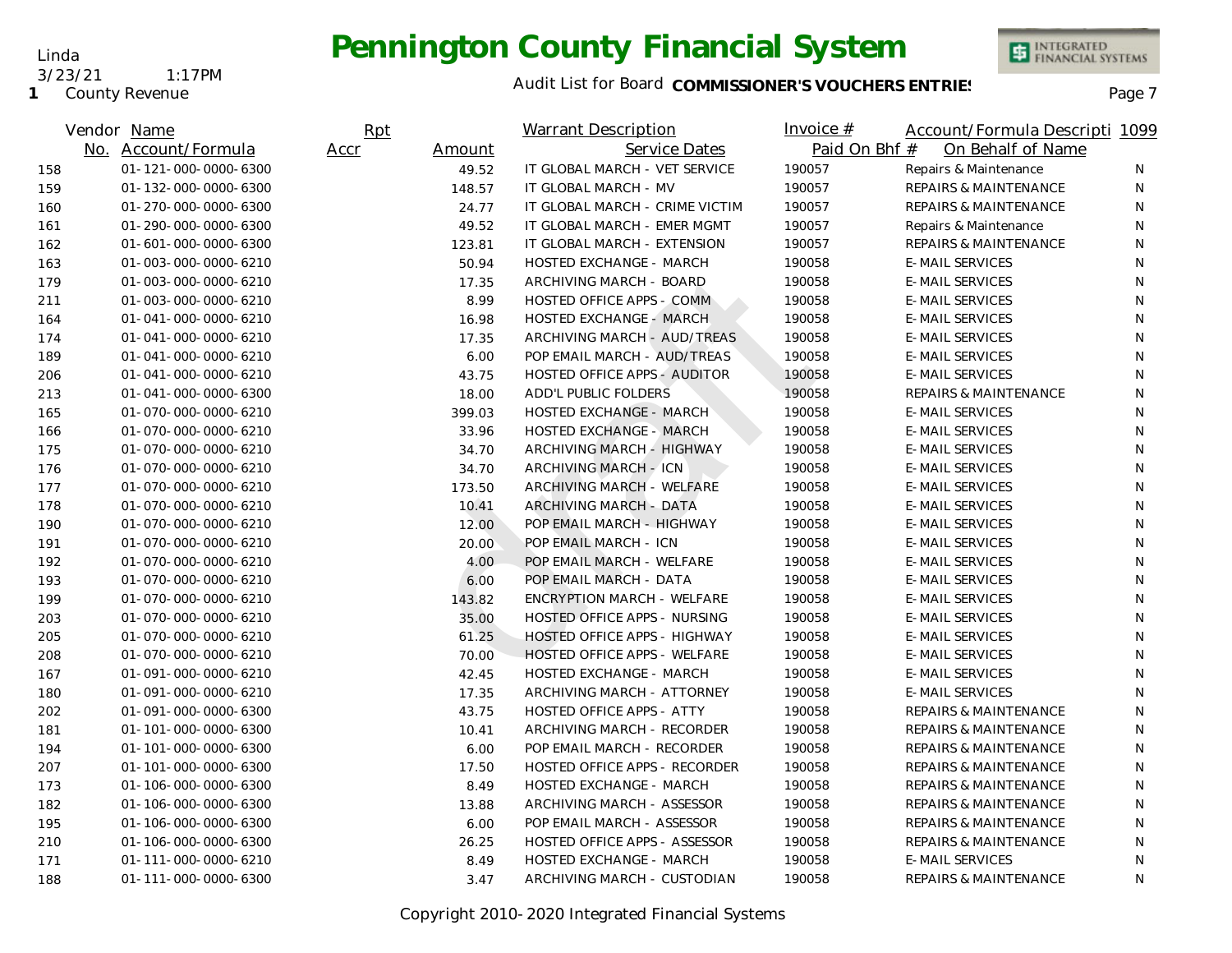**1** County Revenue

3/23/21 1:17PM

Linda

### Audit List for Board COMMISSIONER'S VOUCHERS ENTRIES<br>Page 8

|     |       | Vendor Name                        | Rpt  |          | Warrant Description            | <u>Invoice <math>#</math></u> | Account/Formula Descripti 1099   |   |
|-----|-------|------------------------------------|------|----------|--------------------------------|-------------------------------|----------------------------------|---|
|     |       | No. Account/Formula                | Accr | Amount   | Service Dates                  | Paid On Bhf #                 | On Behalf of Name                |   |
| 217 |       | 01-121-000-0000-6210               |      | 8.49     | HOSTED EXCHANGE - MARCH        | 190058                        | <b>E-MAIL SERVICES</b>           | N |
| 218 |       | 01-121-000-0000-6210               |      | 3.47     | ARCHIVING MARCH - VET SERVICE  | 190058                        | <b>E-MAIL SERVICES</b>           | N |
| 183 |       | 01-132-000-0000-6300               |      | 17.35    | ARCHIVING MARCH - MV           | 190058                        | REPAIRS & MAINTENANCE            | N |
| 196 |       | 01-132-000-0000-6300               |      | 10.00    | POP EMAIL MARCH - MV           | 190058                        | REPAIRS & MAINTENANCE            | N |
| 201 |       | 01-132-000-0000-6300               |      | 35.00    | <b>HOSTED OFFICE APPS - MV</b> | 190058                        | <b>REPAIRS &amp; MAINTENANCE</b> | N |
| 168 |       | 01-201-000-0000-6210               |      | 67.92    | HOSTED EXCHANGE - MARCH        | 190058                        | <b>E-MAIL SERVICES</b>           | N |
| 186 |       | 01-201-000-0000-6210               |      | 183.91   | ARCHIVING MARCH - SHERIFF      | 190058                        | <b>E-MAIL SERVICES</b>           | N |
| 197 |       | 01-201-000-0000-6210               |      | 90.00    | POP EMAIL MARCH - SHERIFF      | 190058                        | <b>E-MAIL SERVICES</b>           | N |
| 204 |       | 01-201-000-0000-6300               |      | 105.00   | HOSTED OFFICE APPS - SHERIFF   | 190058                        | <b>REPAIRS &amp; MAINTENANCE</b> | N |
| 169 |       | 01-270-000-0000-6202               |      | 8.49     | HOSTED EXCHANGE - MARCH        | 190058                        | <b>TELEPHONE</b>                 | N |
| 184 |       | 01-270-000-0000-6300               |      | 3.47     | ARCHIVING MARCH - CRIME VICTIM | 190058                        | REPAIRS & MAINTENANCE            | N |
| 170 |       | 01-290-000-0000-6210               |      | 8.49     | <b>HOSTED EXCHANGE - MARCH</b> | 190058                        | <b>E-MAIL SERVICES</b>           | N |
| 185 |       | 01-290-000-0000-6210               |      | 3.47     | ARCHIVING MARCH - EMER MGMT    | 190058                        | <b>E-MAIL SERVICES</b>           | N |
| 209 |       | 01-290-000-0000-6210               |      | 8.75     | HOSTED OFFICE APPS - EMER MGMT | 190058                        | <b>E-MAIL SERVICES</b>           | N |
| 172 |       | 01-601-000-0000-6300               |      | 16.98    | <b>HOSTED EXCHANGE - MARCH</b> | 190058                        | REPAIRS & MAINTENANCE            | N |
| 187 |       | 01-601-000-0000-6300               |      | 13.88    | ARCHIVING MARCH - EXTENSION    | 190058                        | <b>REPAIRS &amp; MAINTENANCE</b> | N |
| 198 |       | 01-601-000-0000-6300               |      | 4.00     | POP EMAIL MARCH - EXTENSION    | 190058                        | REPAIRS & MAINTENANCE            | N |
| 200 |       | 01-601-000-0000-6300               |      | 17.50    | HOSTED OFFICE APPS - EXTENSION | 190058                        | REPAIRS & MAINTENANCE            | N |
| 212 |       | 01-070-000-0000-6263               |      | 40.00    | REMOTE BACK UP MANAGER - MARCH | 190060                        | COMPUTER SERVICES - DP           | N |
|     | 18440 | READITECH IT SOLUTIONS             |      | 5,461.25 | 70 Transactions                |                               |                                  |   |
|     |       |                                    |      |          |                                |                               |                                  |   |
|     | 18039 | RIVERVIEW HEALTHCARE ASSN          |      |          |                                |                               |                                  |   |
| 56  |       | 01-251-000-0000-6255               |      | 184.00   | <b>ASSESSMENT</b>              |                               | MEDICAL - LOCAL                  | 6 |
|     | 18039 | RIVERVIEW HEALTHCARE ASSN          |      | 184.00   | 1 Transactions                 |                               |                                  |   |
|     | 19369 | SANFORD PATIENT FINANCIAL SERVICES |      |          |                                |                               |                                  |   |
| 219 |       | 01-251-000-0000-6255               |      | 615.99   | DR.                            |                               | MEDICAL - LOCAL                  | 6 |
| 85  |       | 01-251-000-0000-6255               |      | 57.00    | DR 2951                        | 111530829                     | MEDICAL - LOCAL                  | 6 |
| 86  |       | 01-251-000-0000-6255               |      | 57.00    | DR 2958                        | 111722981                     | MEDICAL - LOCAL                  | 6 |
| 94  |       | 01-251-000-0000-6255               |      | 13.21    | DR 2782                        | 113517990                     | MEDICAL - LOCAL                  | 6 |
| 95  |       | 01-251-000-0000-6255               |      | 44.43    | DR 2782                        | 113518926                     | MEDICAL - LOCAL                  | 6 |
| 96  |       | 01-251-000-0000-6255               |      | 25.82    | DR 2995                        | 113655533                     | MEDICAL - LOCAL                  | 6 |
| 97  |       | 01-251-000-0000-6255               |      | 890.23   | DR 3002                        | 114078822                     | MEDICAL - LOCAL                  | 6 |
| 88  |       | 01-251-000-0000-6255               |      | 62.64    | DR 3002                        | 114091150                     | MEDICAL - LOCAL                  | 6 |
| 89  |       | 01-251-000-0000-6255               |      | 90.88    | DR 3002                        | 114146028                     | MEDICAL - LOCAL                  | 6 |
| 98  |       | 01-251-000-0000-6255               |      | 363.74   | DR 3052                        | 114326466                     | MEDICAL - LOCAL                  | 6 |
| 90  |       | 01-251-000-0000-6255               |      | 85.10    | DR 3052                        | 114608752                     | MEDICAL - LOCAL                  | 6 |
| 99  |       | 01-251-000-0000-6255               |      | 103.95   | DR 2548                        | 114905308                     | MEDICAL - LOCAL                  | 6 |
| 100 |       | 01-251-000-0000-6255               |      | 203.50   | DR 3070                        | 114973775                     | MEDICAL - LOCAL                  | 6 |
|     |       |                                    |      |          |                                |                               |                                  |   |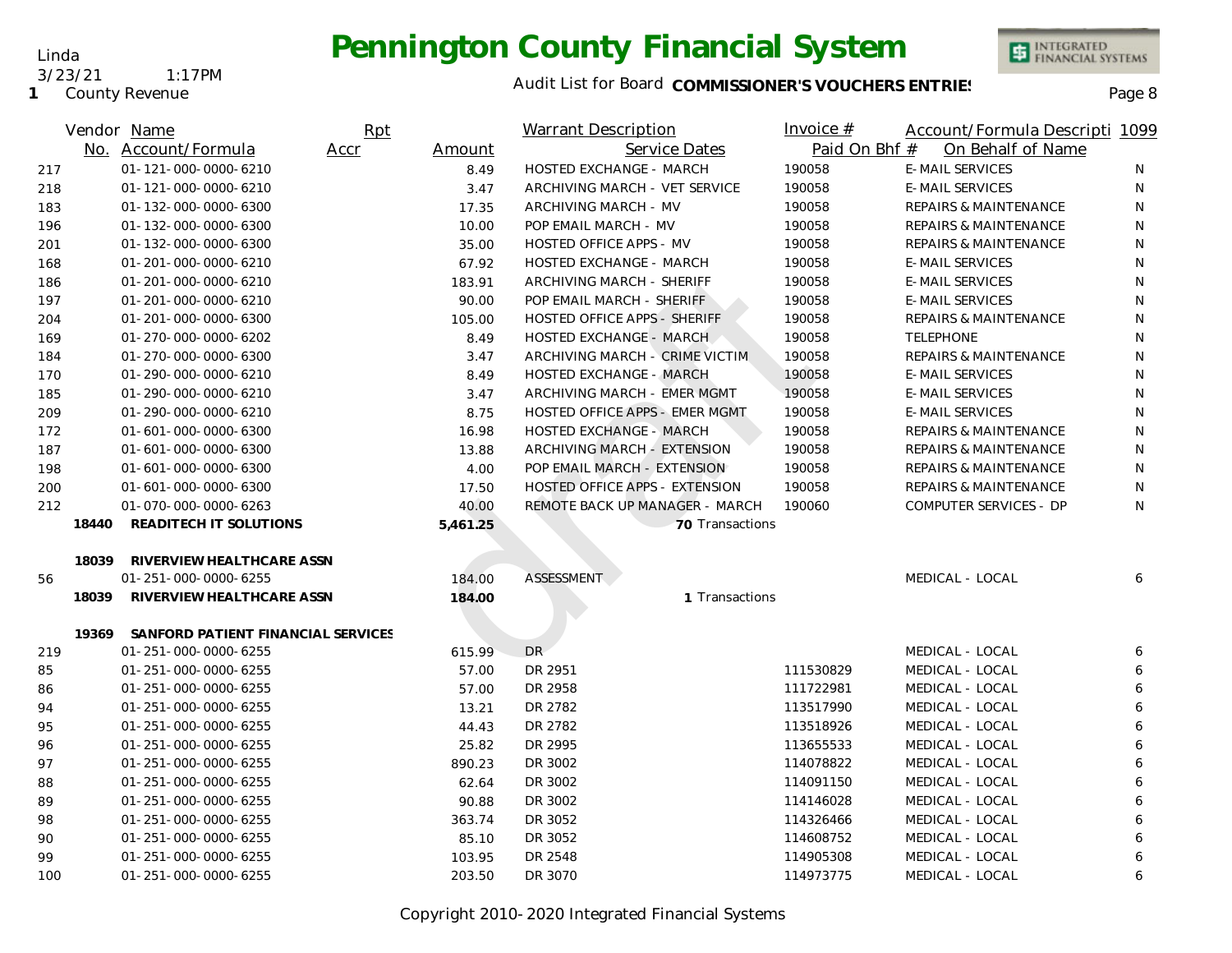### Audit List for Board COMMISSIONER'S VOUCHERS ENTRIES<br>Page 9

INTEGRATED<br>FINANCIAL SYSTEMS

|     |       | Vendor Name                        | Rpt  |          | <b>Warrant Description</b>               | Invoice $#$   | Account/Formula Descripti 1099 |    |
|-----|-------|------------------------------------|------|----------|------------------------------------------|---------------|--------------------------------|----|
|     |       | No. Account/Formula                | Accr | Amount   | Service Dates                            | Paid On Bhf # | On Behalf of Name              |    |
| 91  |       | 01-251-000-0000-6255               |      | 80.57    | DR 3052                                  | 115126452     | MEDICAL - LOCAL                | 6  |
| 92  |       | 01-251-000-0000-6255               |      | 85.10    | DR 3070                                  | 115303327     | MEDICAL - LOCAL                | 6  |
| 87  |       | 01-251-000-0000-6255               |      | 57.00    | DR 3080                                  | 115373096     | MEDICAL - LOCAL                | 6  |
| 101 |       | 01-251-000-0000-6255               |      | 443.30   | DR 2782                                  | 115775708     | MEDICAL - LOCAL                | 6  |
| 93  |       | 01-251-000-0000-6255               |      | 34.74    | DR 3123                                  | 115823490     | MEDICAL - LOCAL                | 6  |
|     | 19369 | SANFORD PATIENT FINANCIAL SERVICES |      | 3,314.20 | 18 Transactions                          |               |                                |    |
|     |       | 19326 SATHER LAW LTD               |      |          |                                          |               |                                |    |
| 146 |       | 01-011-000-0000-6261               |      | 603.25   | ATTORNEY FEES - 57-F7-99-484             | 8487          | COURT APPOINTED ATTORNEYS      | Y  |
|     |       | 19326 SATHER LAW LTD               |      | 603.25   | 1 Transactions                           |               |                                |    |
|     | 19359 | SIRCHIE FINGERPRINT LABORATORIES   |      |          |                                          |               |                                |    |
| 6   |       | 01-201-000-0000-6401               |      | 539.62   | <b>EVIDENCE BAGS, COLLECTION KITS</b>    | 0483804-IN    | <b>SUPPLIES</b>                | N  |
|     | 19359 | SIRCHIE FINGERPRINT LABORATORIES   |      | 539.62   | 1 Transactions                           |               |                                |    |
|     |       | 19302 STERICYCLE                   |      |          |                                          |               |                                |    |
| 11  |       | 01-251-000-0000-6405               |      | 279.60   | <b>QUARTERLY FEE &amp; ENERGY CHARGE</b> | 4009966089    | <b>GENERAL SUPPLIES - JAIL</b> | N. |
|     |       | 19302 STERICYCLE                   |      | 279.60   | 1 Transactions                           |               |                                |    |
|     | 19550 | SUMMIT FOOD SERVICE MANAGEMENT L   |      |          |                                          |               |                                |    |
| 102 |       | 01-251-000-0000-6427               |      | 85.86    | <b>FOOD</b>                              | 105804        | <b>JAIL MEALS</b>              | N  |
| 103 |       | 01-251-000-0000-6427               |      | 3,384.13 | JAIL MEALS 2-27-21 TO 3-5-21             | 105805        | <b>JAIL MEALS</b>              | N  |
| 104 |       | 01-251-000-0000-6427               |      | 3,180.76 | JAIL MEALS 3-6-21 TO 3-12-21             | 106406        | <b>JAIL MEALS</b>              | N  |
|     | 19550 | SUMMIT FOOD SERVICE MANAGEMENT L   |      | 6,650.75 | 3 Transactions                           |               |                                |    |
|     |       | 19362 SUNDBY CLEANING, LLC         |      |          |                                          |               |                                |    |
| 9   |       | 01-218-000-0000-6403               |      | 56.00    | <b>FLOOR CLEANER - J CTR</b>             | PC3521        | <b>JANITORIAL SUPPLIES</b>     | Y  |
|     |       | 19362 SUNDBY CLEANING, LLC         |      | 56.00    | 1 Transactions                           |               |                                |    |
|     |       | 20047 THRIFTY WHITE PHARMACY       |      |          |                                          |               |                                |    |
| 134 |       | 01-251-000-0000-6255               |      | 21.16    | PRESCRIPTION 3000                        | 22183         | MEDICAL - LOCAL                | N  |
| 124 |       | 01-251-000-0000-6255               |      | 4.09     | PRESCRIPTION 3089                        | 27868         | MEDICAL - LOCAL                | N  |
| 118 |       | 01-251-000-0000-6255               |      | 108.69   | PRESCRIPTION 3063                        | 45421         | MEDICAL - LOCAL                | N  |
| 120 |       | 01-251-000-0000-6255               |      | 7.98     | PRESCRIPTION 3059                        | 51858         | MEDICAL - LOCAL                | N  |
| 132 |       | 01-251-000-0000-6255               |      | 312.65   | PRESCRIPTION 3052                        | 56907         | MEDICAL - LOCAL                | N  |
| 121 |       | 01-251-000-0000-6255               |      | 27.17    | PRESCRIPTION 3065                        | 58220         | MEDICAL - LOCAL                | N  |
| 129 |       | 01-251-000-0000-6255               |      | 8.38     | PRESCRIPTION 2753                        | 58807         | MEDICAL - LOCAL                | N  |
| 138 |       | 01-251-000-0000-6255               |      | 3.99     | PRESCRIPTION 3015                        | 63535         | MEDICAL - LOCAL                | N  |
| 135 |       | 01-251-000-0000-6255               |      | 17.56    | PRESCRIPTION 3077                        | 63623         | MEDICAL - LOCAL                | N  |
| 127 |       | 01-251-000-0000-6256               |      | 4.09     | PRESCRIPTION 2431                        | 63880         | MEDICAL - REIMBURSED           | N  |

Copyright 2010-2020 Integrated Financial Systems

#### Linda

3/23/21 1:17PM

#### **1** County Revenue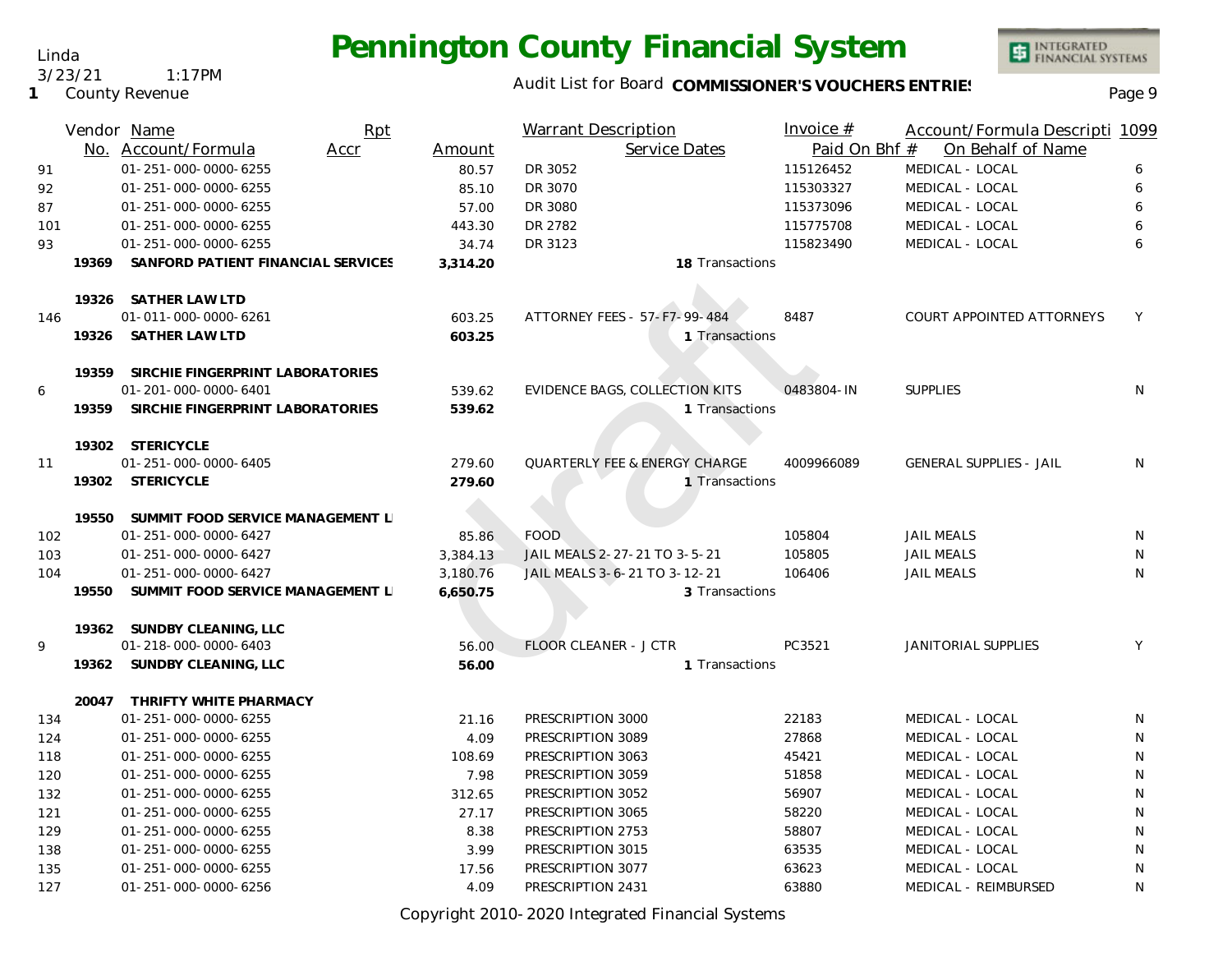Linda 3/23/21 1:17PM

**1** County Revenue

### Audit List for Board COMMISSIONER'S VOUCHERS ENTRIES<br>Page 10

INTEGRATED<br>FINANCIAL SYSTEMS

|     |       | Vendor Name                     | Rpt  |          | <b>Warrant Description</b>    | Invoice $#$   | Account/Formula Descripti 1099   |   |
|-----|-------|---------------------------------|------|----------|-------------------------------|---------------|----------------------------------|---|
|     |       | No. Account/Formula             | Accr | Amount   | Service Dates                 | Paid On Bhf # | On Behalf of Name                |   |
| 141 |       | 01-251-000-0000-6256            |      | 23.94    | PRESCRIPTION 2471             | 63931         | MEDICAL - REIMBURSED             | N |
| 139 |       | 01-251-000-0000-6255            |      | 26.04    | PRESCRIPTION 2973             | 64045         | MEDICAL - LOCAL                  | N |
| 137 |       | 01-251-000-0000-6256            |      | 46.13    | PRESCRIPTION 2782             | 64390         | MEDICAL - REIMBURSED             | N |
| 136 |       | 01-251-000-0000-6256            |      | 16.87    | PRESCRIPTION 2909             | 64467         | MEDICAL - REIMBURSED             | N |
| 131 |       | 01-251-000-0000-6255            |      | 11.97    | PRESCRIPTION 2763             | 64482         | MEDICAL - LOCAL                  | N |
| 125 |       | 01-251-000-0000-6255            |      | 83.99    | PRESCRIPTION 2915             | 64544         | MEDICAL - LOCAL                  | N |
| 123 |       | 01-251-000-0000-6256            |      | 12.28    | PRESCRIPTION 2986             | 64710         | MEDICAL - REIMBURSED             | N |
| 119 |       | 01-251-000-0000-6256            |      | 16.87    | PRESCRIPTION 2988             | 64711         | MEDICAL - REIMBURSED             | N |
| 140 |       | 01-251-000-0000-6255            |      | 7.49     | PRESCRIPTION 2968             | 64785         | MEDICAL - LOCAL                  | N |
| 130 |       | 01-251-000-0000-6255            |      | 15.96    | PRESCRIPTION 3040             | 64815         | MEDICAL - LOCAL                  | N |
| 126 |       | 01-251-000-0000-6255            |      | 105.25   | PRESCRIPTION 3071             | 64865         | MEDICAL - LOCAL                  | N |
| 122 |       | 01-251-000-0000-6256            |      | 49.49    | PRESCRIPTION 3056             | 64906         | MEDICAL - REIMBURSED             | N |
| 128 |       | 01-251-000-0000-6255            |      | 11.97    | PRESCRIPTION 2995             | 64968         | MEDICAL - LOCAL                  | N |
| 133 |       | 01-251-000-0000-6255            |      | 10.00    | PRESCRIPTION 3081             | 65000         | MEDICAL - LOCAL                  | N |
|     | 20047 | THRIFTY WHITE PHARMACY          |      | 954.01   | 24 Transactions               |               |                                  |   |
|     |       | 20346 TRF LOCK & KEY            |      |          |                               |               |                                  |   |
| 145 |       | 01-003-000-0000-6631            |      | 300.00   | INSTALL NEW LOCK - BOARD ROOM | 387895        | <b>FURNITURE &amp; EQUIPMENT</b> | N |
|     |       | 20346 TRF LOCK & KEY            |      | 300.00   | 1 Transactions                |               |                                  |   |
|     | 20460 | TRUE NORTH EQUIPMENT            |      |          |                               |               |                                  |   |
| 117 |       | 01-111-000-0000-6631            |      | 801.56   | PALLET FORKS - JD TRACTOR     |               | FURNITURE & EQUIPMENT - COURT N  |   |
|     | 20460 | TRUE NORTH EQUIPMENT            |      | 801.56   | 1 Transactions                |               |                                  |   |
|     |       | 20361 TYLER TECHNOLOGIES, INC   |      |          |                               |               |                                  |   |
| 24  |       | 01-102-000-0000-6844            |      | 379.05   | DOC PRO RECORDING SUPPORT     | 025-326525    | TECHNOLOGY - RECORDER            | N |
|     |       | 20361 TYLER TECHNOLOGIES, INC   |      | 379.05   | 1 Transactions                |               |                                  |   |
|     |       | 21332 ULINE                     |      |          |                               |               |                                  |   |
| 109 |       | 01-251-000-0000-6403            |      | 263.36   | CART                          | 131046696     | JANITORIAL SUPPLIES - JAIL       | N |
|     | 21332 | ULINE                           |      | 263.36   | 1 Transactions                |               |                                  |   |
|     | 22304 | VFW POST 2793                   |      |          |                               |               |                                  |   |
| 142 |       | 01-111-000-0000-6801            |      | 35.00    | 4X6 FLAG (GOVT CTR)           | 602610        | MISCELLANEOUS EXPENSE            | G |
| 143 |       | 01-218-000-0000-6801            |      | 35.00    | 4X6 FLAG (LEC)                | 602610        | MISCELLANEOUS EXPENSE            | G |
|     |       | 22304 VFW POST 2793             |      | 70.00    | 2 Transactions                |               |                                  |   |
|     |       | 23303 WEST GROUP PAYMENT CENTER |      |          |                               |               |                                  |   |
| 59  |       | 01-016-000-0000-6242            |      | 1,041.80 | FEBRUARY WEST LAW ACCESS      | 843928213     | SUBSCRIPTIONS - LAW LIBRARY      | N |
| 58  |       | 01-091-000-0000-6401            |      | 691.70   | FEBRUARY WEST LAW ACCESS      | 843931813     | <b>SUPPLIES</b>                  | N |

Copyright 2010-2020 Integrated Financial Systems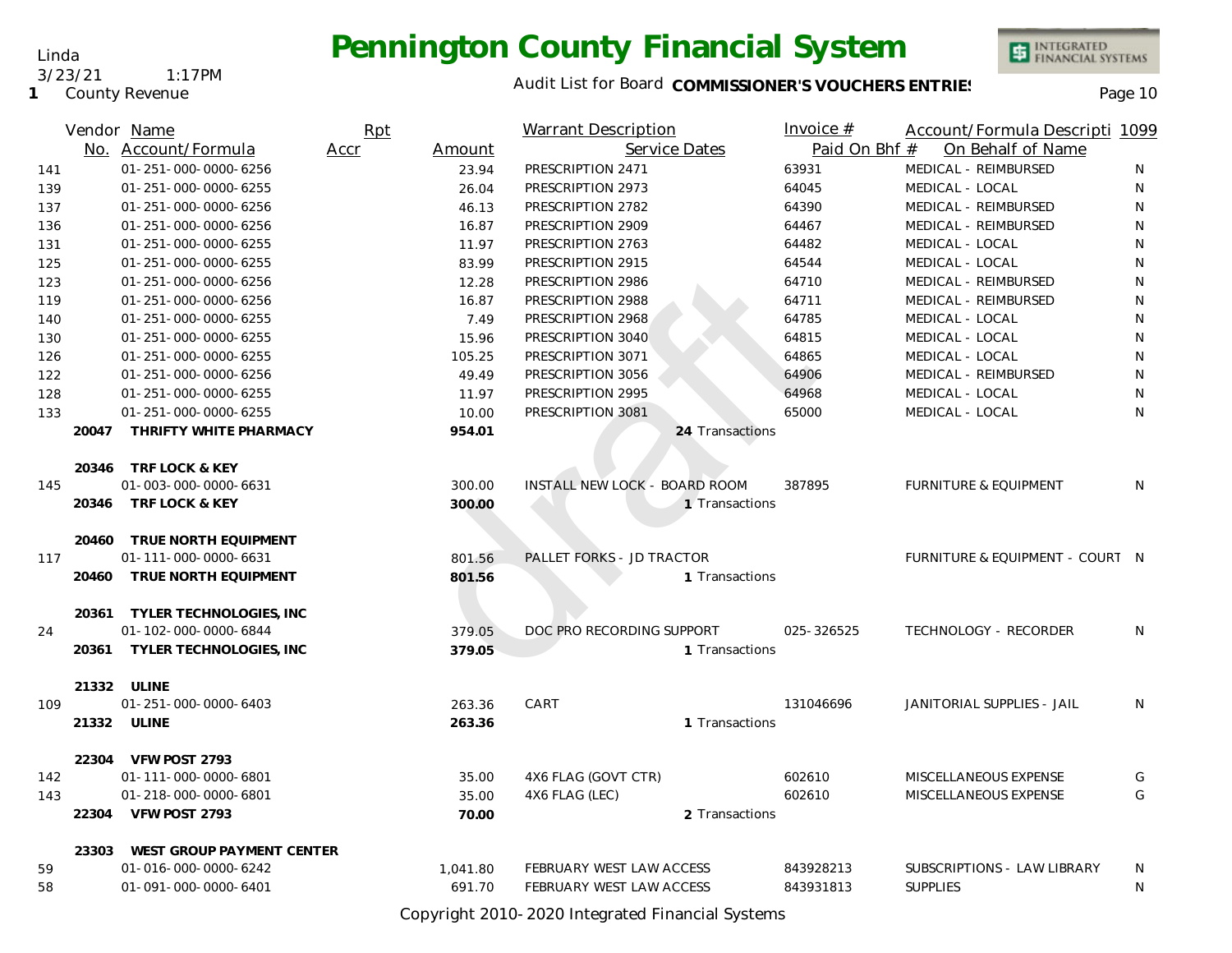Linda 3/23/21 1:17PM

#### **1** County Revenue

### Audit List for Board COMMISSIONER'S VOUCHERS ENTRIES<br>
Page 11

|    |               | Vendor Name               | Rpt         |           | <b>Warrant Description</b> | Invoice $#$   |                      | Account/Formula Descripti 1099 |  |
|----|---------------|---------------------------|-------------|-----------|----------------------------|---------------|----------------------|--------------------------------|--|
|    | No.           | Account/Formula           | <u>Accr</u> | Amount    | <b>Service Dates</b>       | Paid On Bhf # |                      | On Behalf of Name              |  |
| 35 |               | 01-091-000-0000-6240      |             | 68.31     | MARCH SUBSCRIPTIONS        | 844015991     | <b>SUBSCRIPTIONS</b> |                                |  |
|    | 23303         | WEST GROUP PAYMENT CENTER |             | 1.801.81  | 3 Transactions             |               |                      |                                |  |
|    | 1 Fund Total: |                           |             | 70.015.78 | County Revenue             | 53 Vendors    |                      | 201 Transactions               |  |

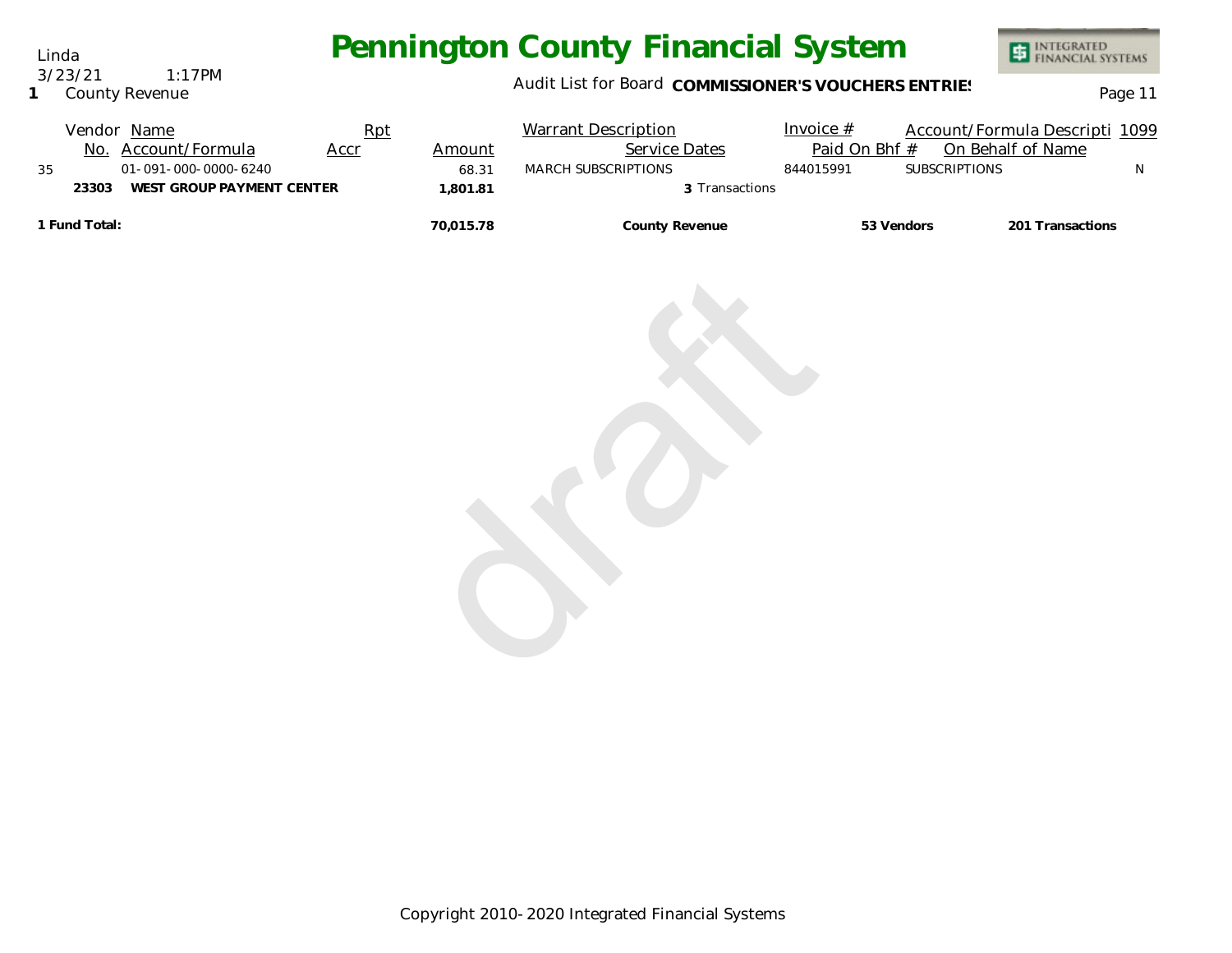Linda 3/23/21 1:17PM

**3** Road & Bridge

### Audit List for Board COMMISSIONER'S VOUCHERS ENTRIES<br>Page 12

|    |               | Vendor Name<br>No. Account/Formula | Rpt<br>Accr | Amount   | <b>Warrant Description</b><br>Service Dates | Invoice $#$<br>Paid On Bhf # | Account/Formula Descripti 1099<br>On Behalf of Name |              |
|----|---------------|------------------------------------|-------------|----------|---------------------------------------------|------------------------------|-----------------------------------------------------|--------------|
|    |               | 3315 CARGILL, INCORPORATED         |             |          |                                             |                              |                                                     |              |
| 84 |               | 03-350-000-0000-6565               |             | 2,657.85 | SALT                                        | 2906047939                   | ROAD MATERIALS                                      | N            |
|    |               | 3315 CARGILL, INCORPORATED         |             | 2,657.85 | 1 Transactions                              |                              |                                                     |              |
|    |               | 6350 FLAAGAN/MIKE                  |             |          |                                             |                              |                                                     |              |
| 83 |               | 03-320-000-0000-6401               |             | 71.22    | <b>HEADSET FOR COMPUTER</b>                 |                              | <b>SUPPLIES</b>                                     | N            |
|    |               | 6350 FLAAGAN/MIKE                  |             | 71.22    | 1 Transactions                              |                              |                                                     |              |
|    |               | 8409 HUMBOLDT MFG CO.              |             |          |                                             |                              |                                                     |              |
| 82 |               | 03-330-000-0000-6554               |             | 73.66    | <b>LAB EQUIPMENT PARTS</b>                  |                              | ENGINEERING & SURVEYING SUPPLI N                    |              |
|    |               | 8409 HUMBOLDT MFG CO.              |             | 73.66    | 1 Transactions                              |                              |                                                     |              |
|    |               | 12325 L & M SUPPLY, INC.           |             |          |                                             |                              |                                                     |              |
| 80 |               | 03-350-000-0000-6556               |             | 16.89    | TAPE, GLOVES                                |                              | <b>SHOP SUPPLIES</b>                                | N            |
| 81 |               | 03-350-000-0000-6556               |             | 12.98    | <b>SEAL &amp; TUBE REPAIR</b>               |                              | <b>SHOP SUPPLIES</b>                                | N            |
| 79 |               | 03-350-000-0000-6564               |             | 13.97    | <b>GREASE, WASHER FUID</b>                  |                              | EQUIPMENT REPAIR PARTS                              | N            |
|    |               | 12325 L & M SUPPLY, INC.           |             | 43.84    | 3 Transactions                              |                              |                                                     |              |
|    |               | 12302 LOCATORS & SUPPLIES INC      |             |          |                                             |                              |                                                     |              |
| 78 |               | 03-350-000-0000-6428               |             | 541.67   | <b>GLOVES, SAFETY GLASSES</b>               | 0290459-IN                   | SAFETY EQUIPMENT                                    | N            |
|    |               | 12302 LOCATORS & SUPPLIES INC      |             | 541.67   | 1 Transactions                              |                              |                                                     |              |
|    |               | 13498 MARCO TECHNOLOGIES LLC       |             |          |                                             |                              |                                                     |              |
| 77 |               | 03-320-000-0000-6301               |             | 35.12    | COPY MACHINE CHARGE - MARCH                 | INV8498075                   | MAINTENANCE AGREEMENT                               | N            |
|    | 13498         | MARCO TECHNOLOGIES LLC             |             | 35.12    | 1 Transactions                              |                              |                                                     |              |
|    |               | 14315 NORTHERN MOTORS INC          |             |          |                                             |                              |                                                     |              |
| 75 |               | 03-350-000-0000-6564               |             | 461.21   | REPAIR UNIT 316                             |                              | EQUIPMENT REPAIR PARTS                              | N            |
|    |               | 14315 NORTHERN MOTORS INC          |             | 461.21   | 1 Transactions                              |                              |                                                     |              |
|    |               | 14307 NORTHERN SAFETY & INDUSTRIAL |             |          |                                             |                              |                                                     |              |
| 76 |               | 03-350-000-0000-6428               |             | 305.18   | <b>FIRST AID SUPPLIES</b>                   |                              | SAFETY EQUIPMENT                                    | N            |
|    |               | 14307 NORTHERN SAFETY & INDUSTRIAL |             | 305.18   | 1 Transactions                              |                              |                                                     |              |
|    |               | 14123 NORTHWEST BEVERAGE INC       |             |          |                                             |                              |                                                     |              |
| 74 |               | 03-320-000-0000-6401               |             | 9.00     | WATER - HIGHWAY DEPT                        | 1215713                      | <b>SUPPLIES</b>                                     | <sup>N</sup> |
|    |               | 14123 NORTHWEST BEVERAGE INC       |             | 9.00     | 1 Transactions                              |                              |                                                     |              |
|    | 3 Fund Total: |                                    |             | 4,198.75 | Road & Bridge                               | 9 Vendors                    | 11 Transactions                                     |              |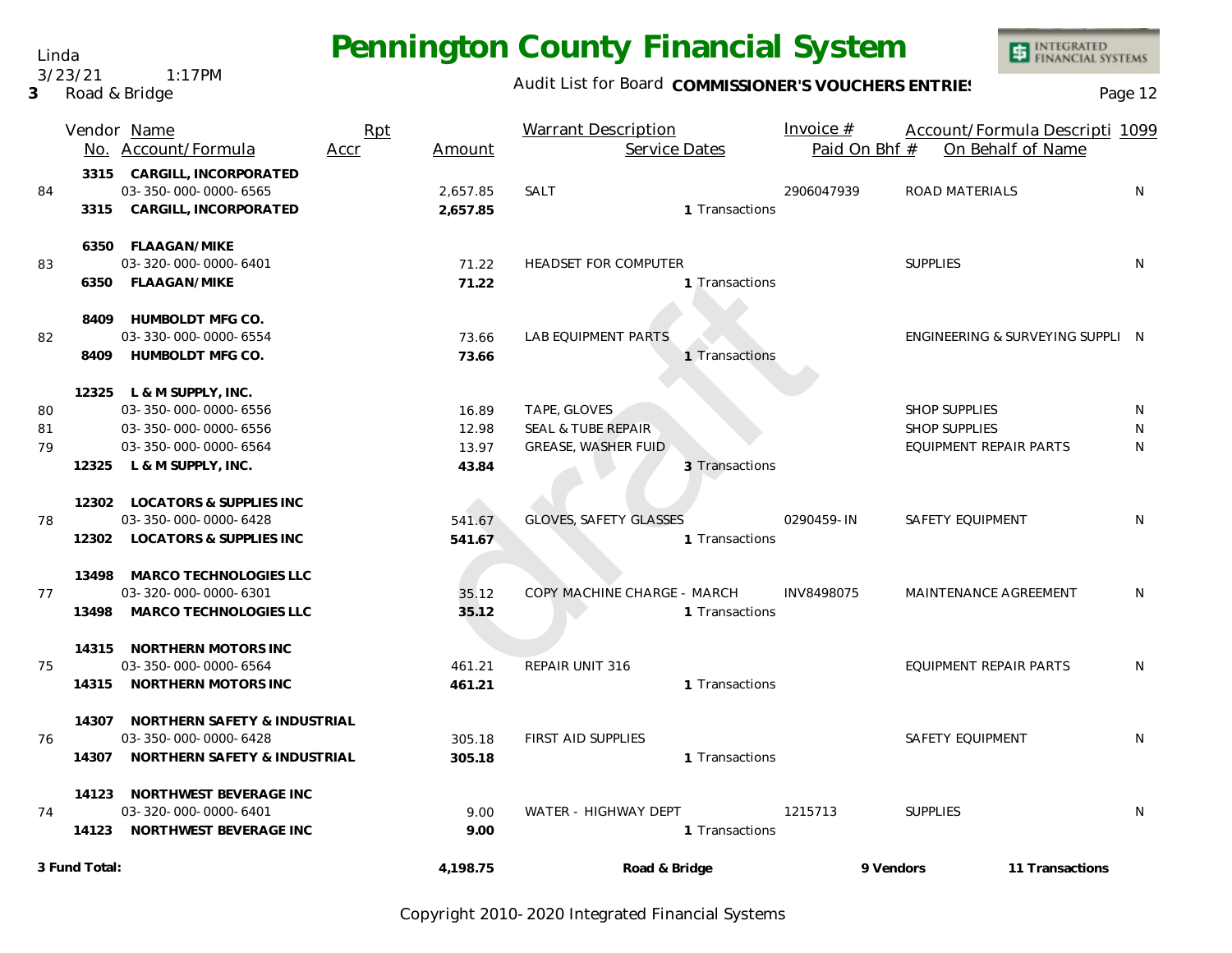Audit List for Board COMMISSIONER'S VOUCHERS ENTRIES<br>Page 13

| 3/23/21        | $1:17$ PM | Audit List for E |
|----------------|-----------|------------------|
| 40 Ditch Funds |           |                  |

Linda

|                |       | Vendor Name             | Rpt  |           | <b>Warrant Description</b> | Invoice $#$      | Account/Formula Descripti 1099 |   |
|----------------|-------|-------------------------|------|-----------|----------------------------|------------------|--------------------------------|---|
|                |       | No. Account/Formula     | Accr | Amount    | Service Dates              | Paid On Bhf #    | On Behalf of Name              |   |
|                | 16310 | POLK COUNTY AUDITOR     |      |           |                            |                  |                                |   |
| 42             |       | 40-760-000-0000-6262    |      | 292.14    | WORK DONE ON JD #60        |                  | OTHER SERVICES - JD #60        | N |
|                | 16310 | POLK COUNTY AUDITOR     |      | 292.14    | 1 Transactions             |                  |                                |   |
|                | 18331 | RED LAKE COUNTY AUDITOR |      |           |                            |                  |                                |   |
| 36             |       | 40-701-000-0000-6262    |      | 2,834.64  | 2020 SHAREWORK JD #1       |                  | OTHER SERVICES - JD #1         | N |
| 37             |       | 40-711-000-0000-6262    |      | 1,363.75  | 2020 SHAREWORK JD #11      |                  | OTHER SERVICES - JD #11        | N |
| 38             |       | 40-713-000-0000-6262    |      | 302.53    | 2020 SHAREWORK JD #13      |                  | OTHER SERVICES - JD #13        | N |
| 39             |       | 40-715-000-0000-6262    |      | 2,772.05  | 2020 SHAREWORK JD #15      |                  | OTHER SERVICES - JD #15        | N |
| 40             |       | 40-731-000-0000-6262    |      | 633.44    | 2020 SHAREWORK JD #31      |                  | OTHER SERVICES                 | N |
| 41             |       | 40-760-000-0000-6262    |      | 342.42    | 2020 SHAREWORK JD #60      |                  | OTHER SERVICES - JD #60        | N |
|                | 18331 | RED LAKE COUNTY AUDITOR |      | 8,248.83  | 6 Transactions             |                  |                                |   |
| 40 Fund Total: |       |                         |      | 8,540.97  | <b>Ditch Funds</b>         | 2 Vendors        | 7 Transactions                 |   |
|                |       | Final Total:            |      | 82,755.50 | 64 Vendors                 | 219 Transactions |                                |   |
|                |       |                         |      |           |                            |                  |                                |   |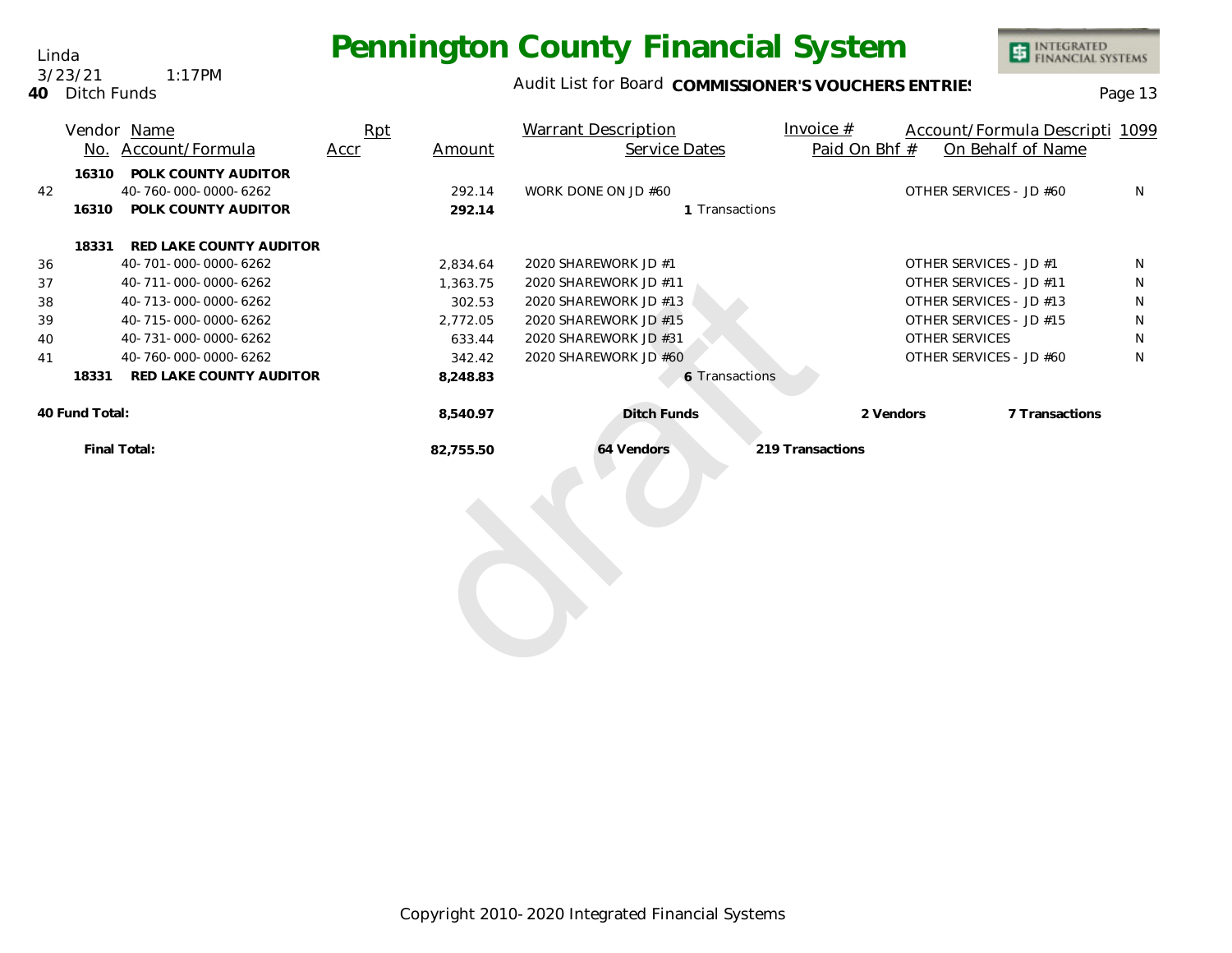| Linda   |               |                         |                                   |                                                |              | Pennington County Financial System                   | INTEGRATED<br>FINANCIAL SYSTEMS |
|---------|---------------|-------------------------|-----------------------------------|------------------------------------------------|--------------|------------------------------------------------------|---------------------------------|
| 3/23/21 | 1:17PM        |                         |                                   |                                                |              | Audit List for Board COMMISSIONER'S VOUCHERS ENTRIES | Page 14                         |
|         | Recap by Fund | <b>Fund</b>             | <b>AMOUNT</b>                     | Name                                           |              |                                                      |                                 |
|         |               | $\mathbf{1}$<br>3<br>40 | 70,015.78<br>4,198.75<br>8,540.97 | County Revenue<br>Road & Bridge<br>Ditch Funds |              |                                                      |                                 |
|         |               | All Funds               | 82,755.50                         | Total                                          | Approved by, |                                                      |                                 |
|         |               |                         |                                   |                                                |              |                                                      |                                 |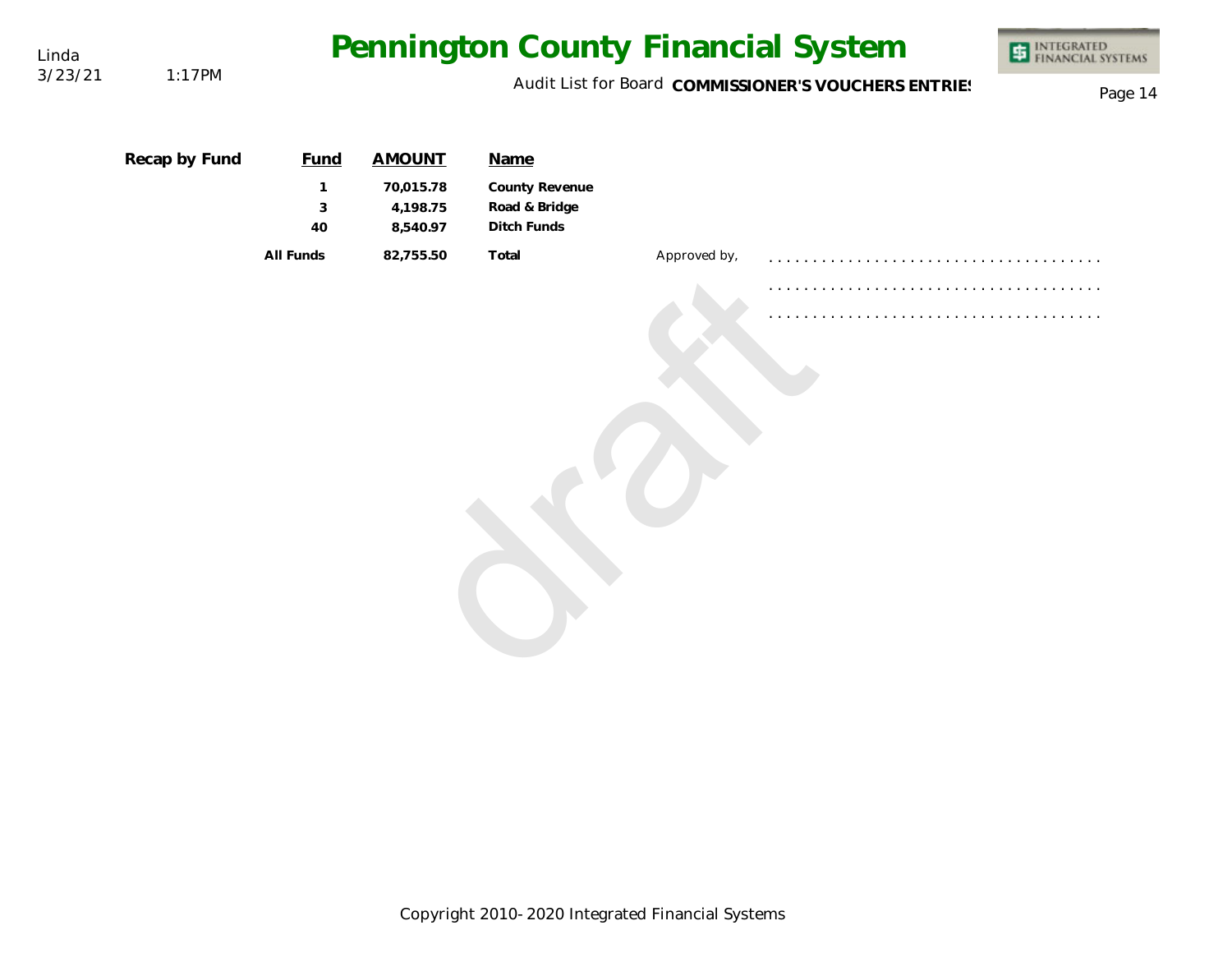| <b>KEVIN</b>                              |        | <b>Pennington County Financial System</b>                                                                                  | <b>ET INTEGRATED</b><br>FINANCIAL SYSTEMS |
|-------------------------------------------|--------|----------------------------------------------------------------------------------------------------------------------------|-------------------------------------------|
| 3/19/21                                   | 5:20PM | Audit List for Board COMMISSIONER'S VOUCHERS ENTRIES                                                                       | Page 1                                    |
| Print List in Order By:                   |        | 1 - Fund (Page Break by Fund)<br>$\overline{1}$<br>2 - Department (Totals by Dept)<br>3 - Vendor Number<br>4 - Vendor Name |                                           |
| Explode Dist. Formulas Y                  |        |                                                                                                                            |                                           |
| Paid on Behalf Of Name<br>on Audit List?: |        | ${\sf N}$                                                                                                                  |                                           |
| Type of Audit List:                       |        | D<br>D - Detailed Audit List<br>S - Condensed Audit List                                                                   |                                           |
| Save Report Options?:                     |        | N                                                                                                                          |                                           |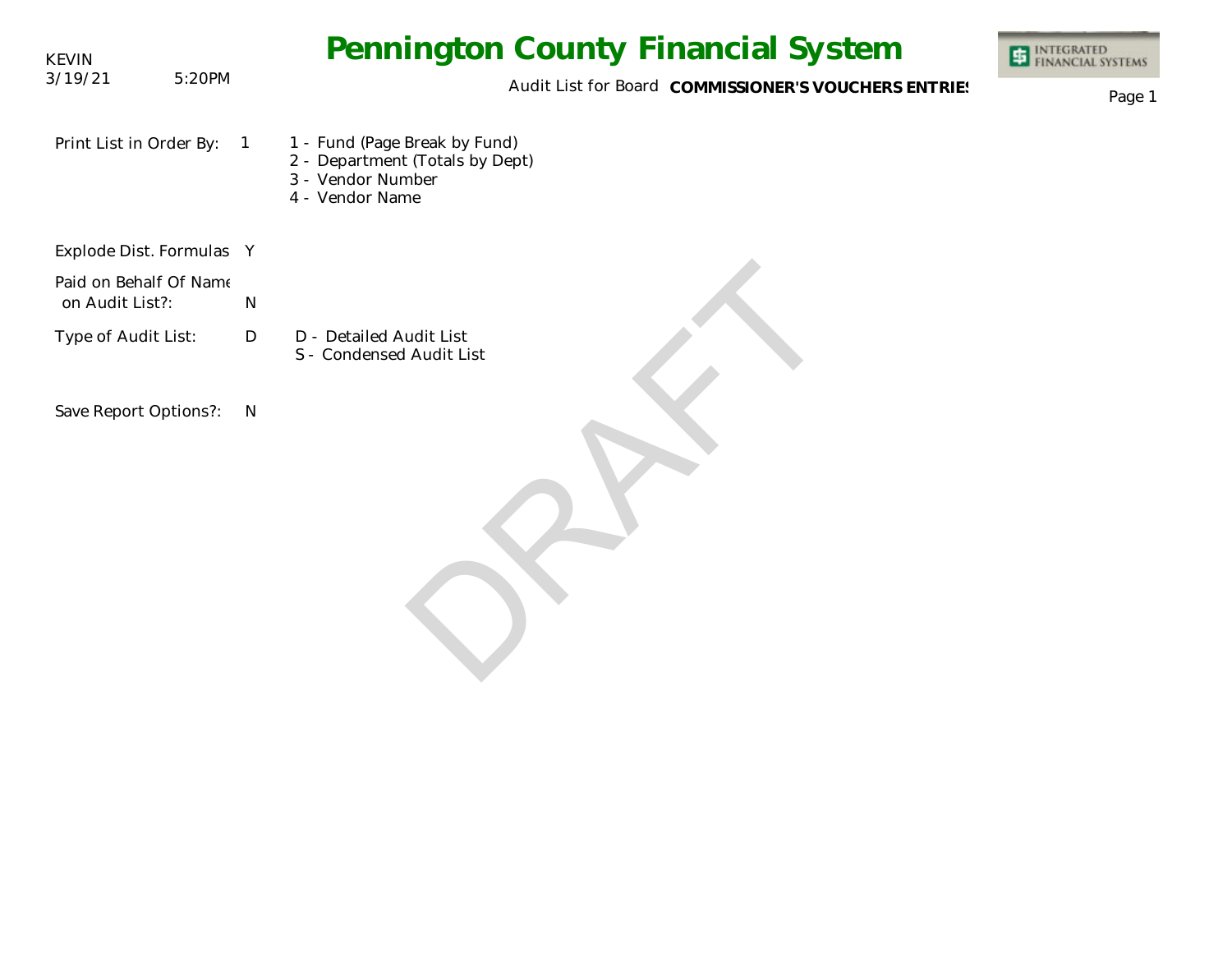### Audit List for Board COMMISSIONER'S VOUCHERS ENTRIES<br>Page 2

|                | Vendor Name<br>No. Account/Formula          | Rpt<br>Accr | Amount | <b>Warrant Description</b><br>Service Dates | Invoice $#$<br>Paid On Bhf # | Account/Formula Descripti 1099<br>On Behalf of Name |                 |
|----------------|---------------------------------------------|-------------|--------|---------------------------------------------|------------------------------|-----------------------------------------------------|-----------------|
|                |                                             |             |        |                                             |                              |                                                     |                 |
| 999999997      | <b>BOLDUC/JULIE</b><br>01-251-000-0000-6245 |             | 10.79  | MEAL - JAIL TRAINING- BEMIDJI               | 3321                         | CONTINUING EDUCATION                                | N               |
|                | 01-251-000-0000-6245                        |             | 18.32  | MEAL - JAIL TRAINING- BEMIDJI               | 3321                         | CONTINUING EDUCATION                                | N               |
| 99999997       | <b>BOLDUC/JULIE</b>                         |             | 29.11  | 2 Transactions                              |                              |                                                     |                 |
|                |                                             |             |        |                                             |                              |                                                     |                 |
| 99999997       | ERICKSON/JON                                |             |        |                                             |                              |                                                     |                 |
| 8              | 01-251-000-0000-6245                        |             | 8.63   | MEAL - JAIL TRAINING- BEMIDJI               | 3321                         | CONTINUING EDUCATION                                | N               |
|                | 01-251-000-0000-6245                        |             | 20.47  | MEAL - JAIL TRAINING- BEMIDJI               | 3321                         | <b>CONTINUING EDUCATION</b>                         | N               |
| 999999997      | ERICKSON/JON                                |             | 29.10  | 2 Transactions                              |                              |                                                     |                 |
|                |                                             |             |        |                                             |                              |                                                     |                 |
|                | 999999997 HAGL/JENNA                        |             |        |                                             |                              |                                                     |                 |
|                | 01-251-000-0000-6245                        |             | 20.00  | MEAL - JAIL TRAINING- BEMIDJI               | 3321                         | CONTINUING EDUCATION                                | N.              |
| 5              | 01-251-000-0000-6245                        |             | 29.09  | MEAL - JAIL TRAINING- BEMIDJI               | 3321                         | CONTINUING EDUCATION                                | N               |
| 999999997      | <b>HAGL/JENNA</b>                           |             | 49.09  | 2 Transactions                              |                              |                                                     |                 |
|                | 8355 HENNINGSEN/ALEXANDER                   |             |        |                                             |                              |                                                     |                 |
| 10             | 01-251-000-0000-6330                        |             | 8.46   | MEAL - TRANSPORT - NEW ULM                  | 22721                        | <b>TRAVEL &amp; EXPENSE</b>                         | N               |
| 11             | 01-251-000-0000-6330                        |             | 6.86   | MEAL - TRANSPORT - WADENA                   | 31121                        | <b>TRAVEL &amp; EXPENSE</b>                         | N               |
| 8355           | HENNINGSEN/ALEXANDER                        |             | 15.32  | 2 Transactions                              |                              |                                                     |                 |
|                |                                             |             |        |                                             |                              |                                                     |                 |
|                | 19343 LARSON/MELISSA                        |             |        |                                             |                              |                                                     |                 |
| $\overline{2}$ | 01-251-000-0000-6330                        |             | 12.11  | MEAL - TRANSPORT - MOORHEAD                 | 31121                        | TRAVEL & EXPENSE                                    | N               |
| 3              | 01-251-000-0000-6330                        |             | 20.00  | MEAL - TRANSPORT - MOORHEAD                 | 31121                        | <b>TRAVEL &amp; EXPENSE</b>                         | N               |
| $\mathbf{1}$   | 01-251-000-0000-6330                        |             | 18.87  | MEAL - TRANSPORT - MOORHEAD                 | 3821                         | TRAVEL & EXPENSE                                    | N               |
|                | 19343 LARSON/MELISSA                        |             | 50.98  | 3 Transactions                              |                              |                                                     |                 |
|                | 12323 LAWRENCE/BRUCE                        |             |        |                                             |                              |                                                     |                 |
| 15             | 01-003-000-0000-6103                        |             | 75.00  | PER DIEM - AMC CONF - ZOOM                  | 21221                        | PER DIEMS - BOARD                                   | N               |
| 16             | 01-003-000-0000-6103                        |             | 75.00  | PER DIEM - HOUSEHOD HAZ - ZOOM              | 21721                        | PER DIEMS - BOARD                                   | N               |
| 17             | 01-003-000-0000-6103                        |             | 100.00 | PER DIEM - LE COMM/AMC - TRF                | 21821                        | PER DIEMS - BOARD                                   | $\mathsf{N}$    |
| 18             | 01-003-000-0000-6103                        |             | 100.00 | PER DIEM - GV/BUILDING - TRF                | 22221                        | PER DIEMS - BOARD                                   | $\mathsf{N}$    |
| 19             | 01-003-000-0000-6103                        |             | 100.00 | PER DIEM - ECN/EXTENSION - TRF              | 22321                        | PER DIEMS - BOARD                                   | N               |
| 20             | 01-003-000-0000-6103                        |             | 100.00 | PER DIEM - HWY/SECB/PERSON -TR              | 22521                        | PER DIEMS - BOARD                                   | N               |
| 12             | 01-003-000-0000-6103                        |             | 75.00  | PER DIEM - PERS/HWY - TRF                   | 2321                         | PER DIEMS - BOARD                                   | N               |
| 13             | 01-003-000-0000-6103                        |             | 100.00 | PER DIEM - TECH/MRC - TRF                   | 2821                         | PER DIEMS - BOARD                                   | N               |
| 14             | 01-003-000-0000-6103                        |             | 100.00 | PER DIEM - HWY/PERSONNEL - TRF              | 2921                         | PER DIEMS - BOARD                                   | N               |
| 12323          | LAWRENCE/BRUCE                              |             | 825.00 | 9 Transactions                              |                              |                                                     |                 |
|                |                                             |             |        |                                             |                              |                                                     |                 |
| 1 Fund Total:  |                                             |             | 998.60 | County Revenue                              | 6 Vendors                    |                                                     | 20 Transactions |

KEVIN 3/19/21 5:20PM

**1** County Revenue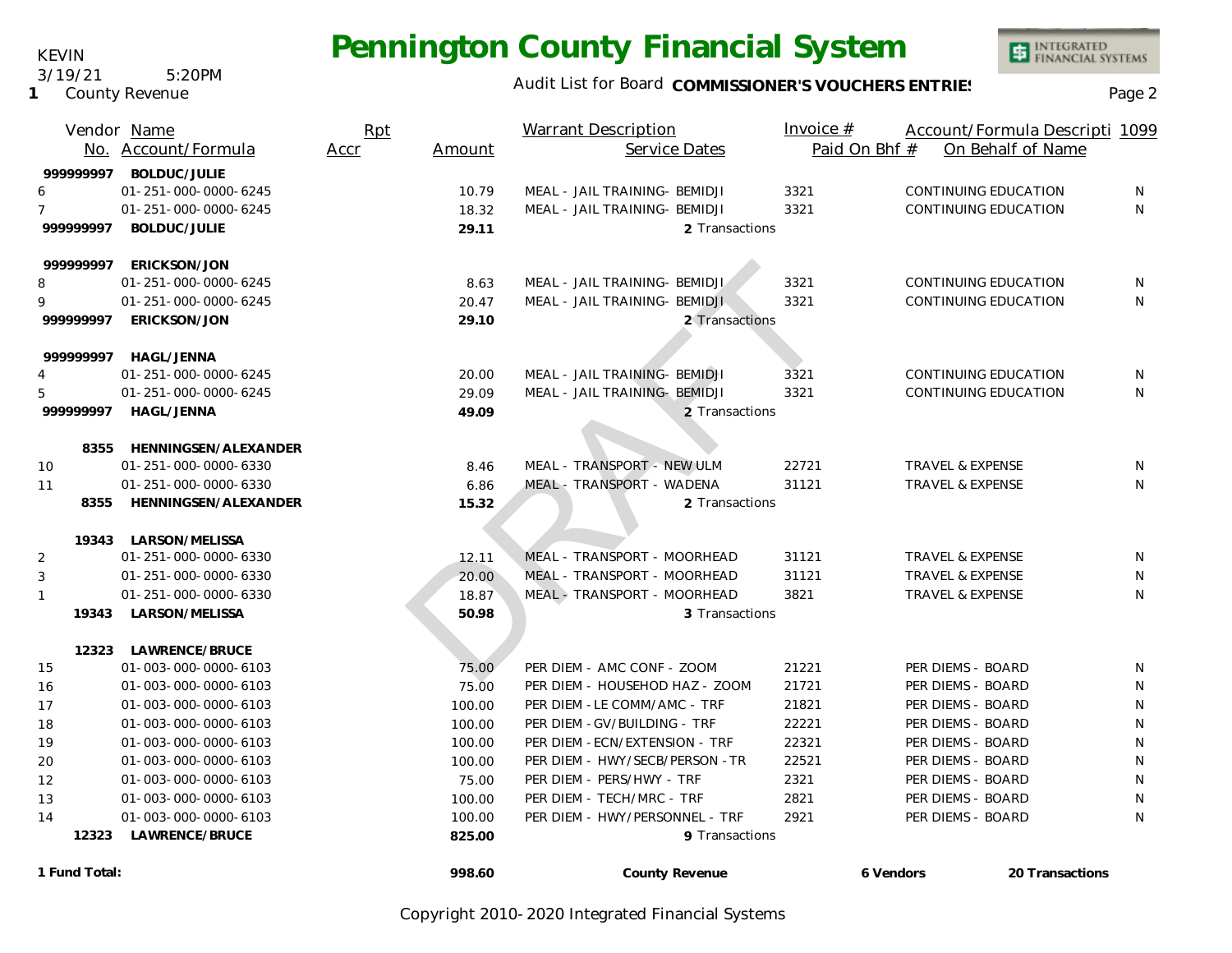KEVIN 3/19/21 5:20PM

**1** County Revenue

# **Pennington County Financial System**



#### Audit List for Board COMMISSIONER'S VOUCHERS ENTRIES<br>Page 3

| Vendor Name<br>No. Account/Formula | Rpt<br>Accr | Amount | <b>Warrant Description</b><br><b>Service Dates</b> | Invoice $#$<br>Paid On Bhf # | Account/Formula Descripti 1099<br>On Behalf of Name |
|------------------------------------|-------------|--------|----------------------------------------------------|------------------------------|-----------------------------------------------------|
| Final Total:                       |             | 998.60 | 6 Vendors                                          | 20 Transactions              |                                                     |
|                                    |             |        |                                                    |                              |                                                     |